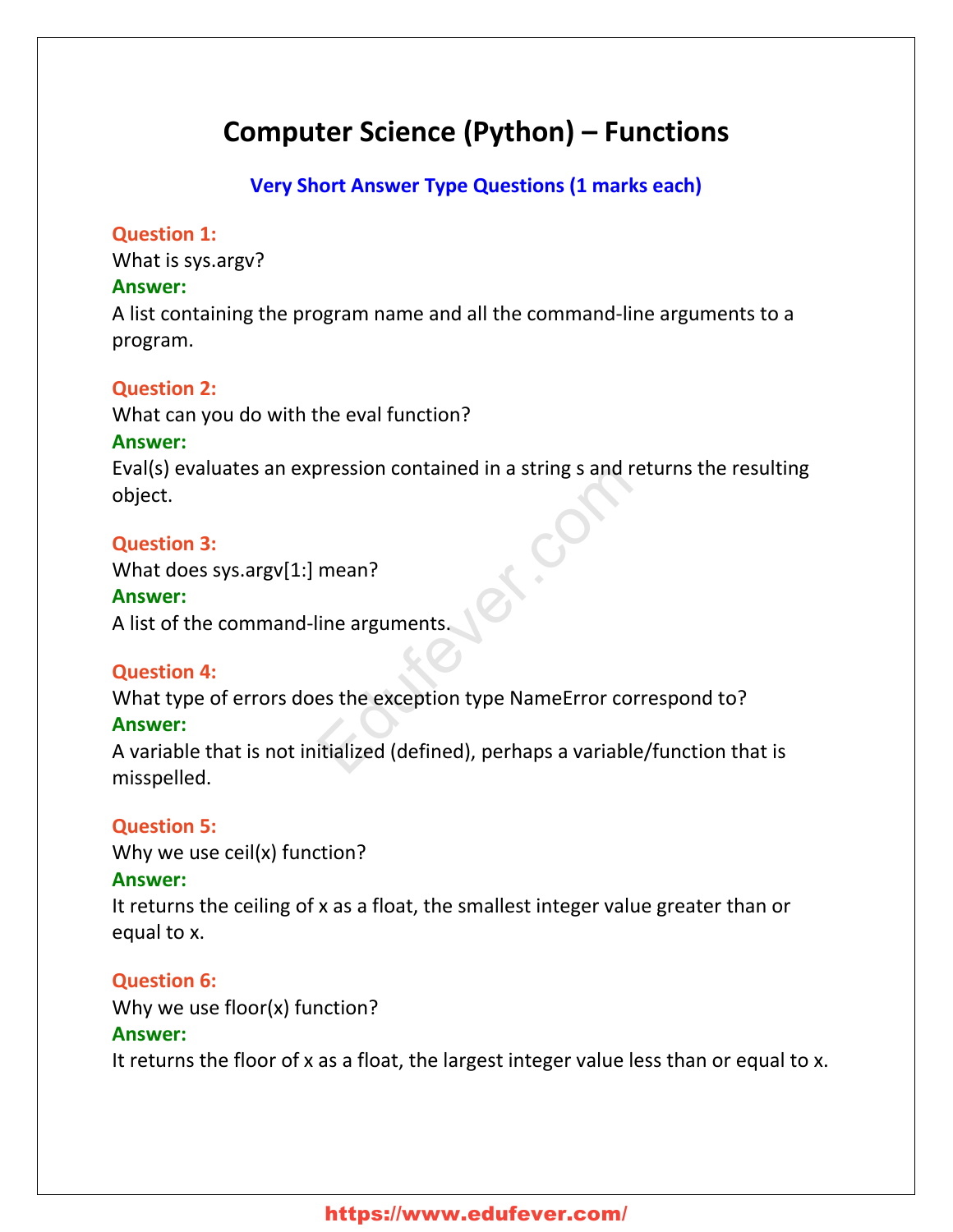**Question 7:** Explain fabs(x) in python? **Answer:** It returns the absolute value of x.

**Question 8:** What value will be return by  $exp(x)$  ? **Answer:** Returns e\*\*x.

**Question 9:** What value will be return by log10(x) ? **Answer:** Returns the base-10 logarithm of x. This is usually more accurate than  $log(x,10)$ .

**Question 10:** What value will be return by sqrt(x)? **Answer:** Returns the square root of x.

**Question 11:** What value will be return by cos(x)? **Answer:** Returns the cosine of x radians. Example the set of x.<br>
In by sqrt(x)?<br>
The set of x.<br>
In by cos(x)?<br>
Tradians.

**Question 12:** Write the output of sin(O)? **Answer:** Returns the zero.

**Question 13:** Define tan(x) function in python. **Answer:** Tan(x) function return the tangent of x radians.

**Question 14:** Why we use degrees(x) ? **Answer:** It converts angle x from radians to degrees.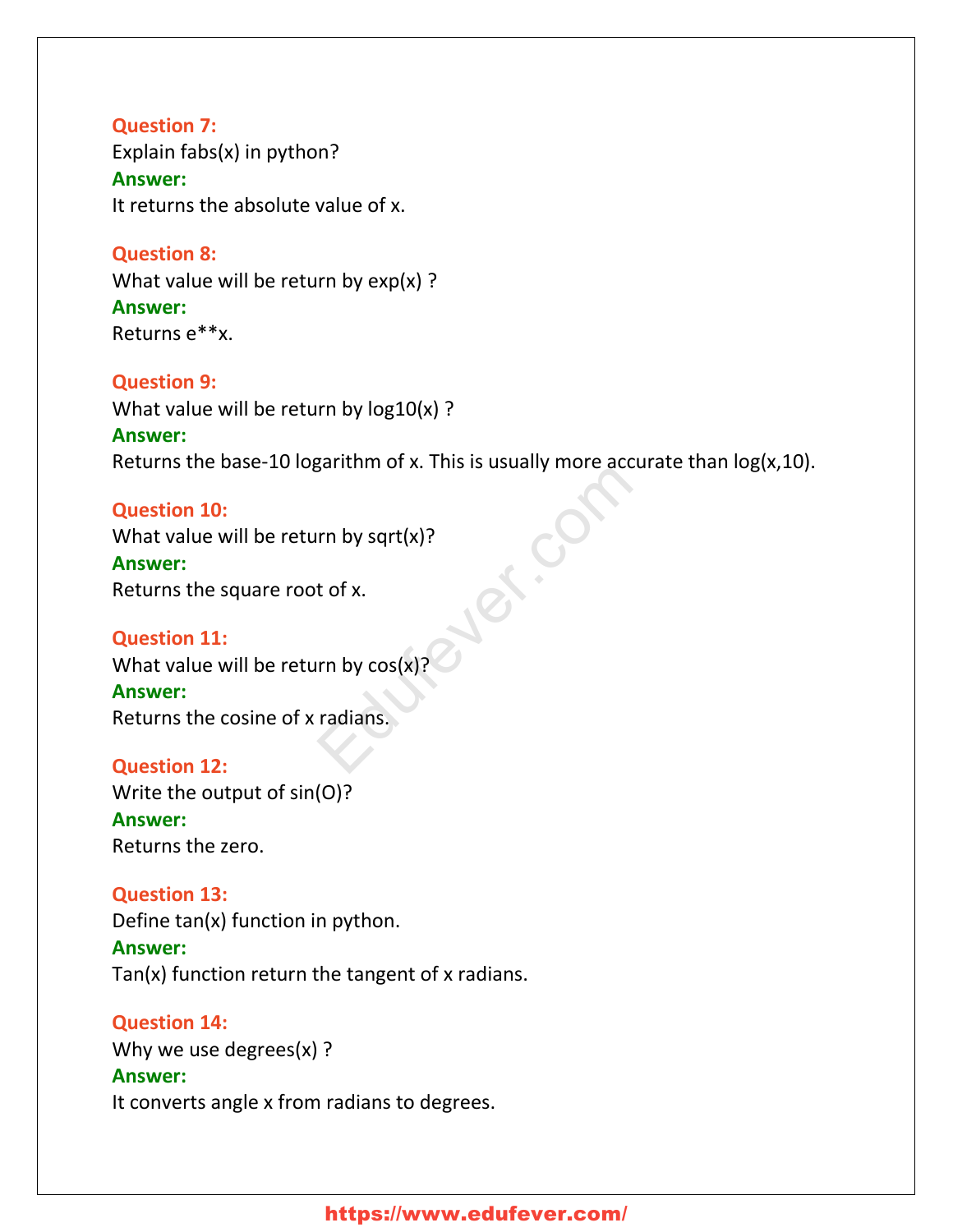#### **Question 15:**

What is the advantage of radians(x) ? **Answer:** It converts angle x from degrees to radians.

#### **Question 16:**

What value will be return by random() ?

#### **Answer:**

Return the next random floating point number in the range (0.0,1.0).

## **Question 17:**

"A module cannot contain a main program". Is this statement true?

## **Answer:**

False

#### **Question 18:**

What gets printed? Assuming python version 2.x print type(l/2) uming python version 2.x print type(l/<br>he following code? print type([l,2])

#### **Answer:**

<type'int'>

## **Question 19:**

What is the output of the following code? print type([l,2])

#### **Answer:**

< type'list'>

## **Question 20:**

What is the output of the following code? def f(): pass print type(f()) **Answer:** <type'NoneType'>

#### **Question 21:**

What should the below code print? print type(1J) **Answer:** < type'complex'>

## **Question 22:**

What will be the output of the following code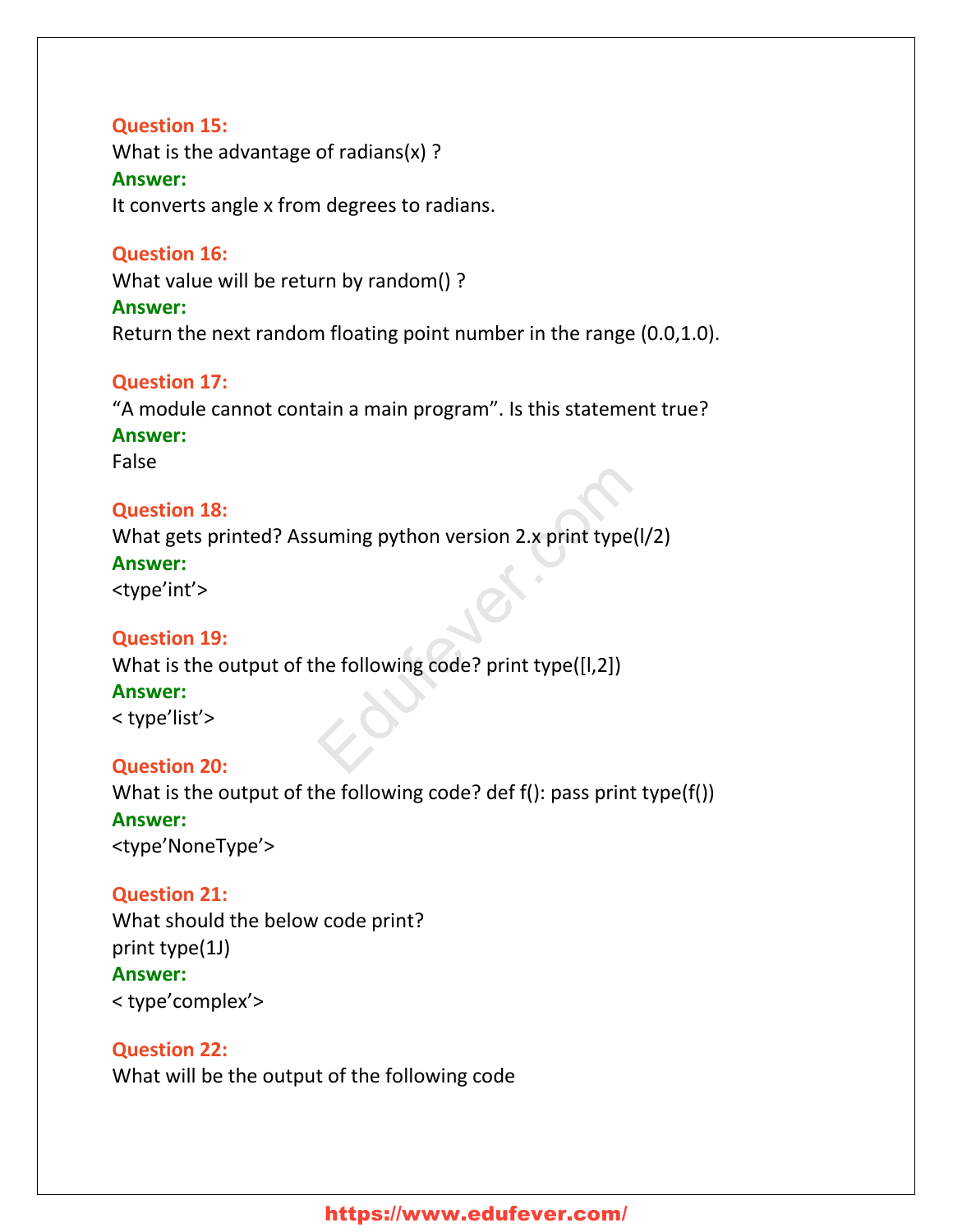```
class c (object):
….def_init_(self):
self.x = 1C = C()print C.X
print C.X
print C.X
print C.X
```
#### **Answer:**

All the outputs will be 1, since the value of the objects attribute (X) is never changed.

- 1 1 1
- 
- 1

X is now a part of the public members of the class C. Thus it can be accessed directly. ublic members of the class C. Thus it can<br>the following code ?

## **Question 23:**

What gets printed with the following code ?

```
d= lambda p: p * 2t =lambda p: p * 3x = 2x = d(x)x = t(x)x = d(x)print x
```
#### **Answer:**

24

**Question 24:**

What gets printed with the following code ?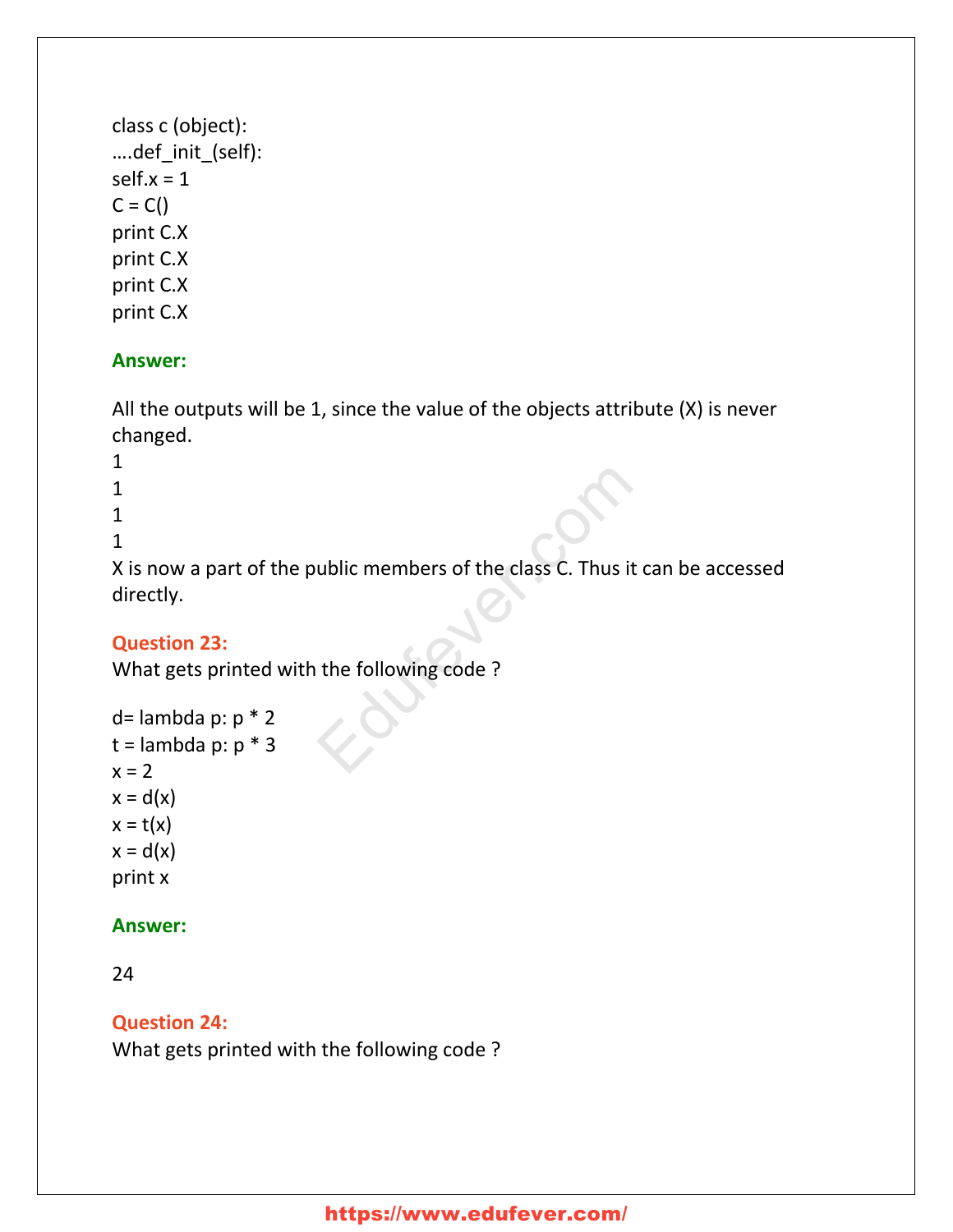$x = 4.5$  $y = 2$ print x//y

#### **Answer:**

2.0

#### **Question 25:**

What gets printed with the following code ? print "hello" 'world'

#### **Answer:**

On one line the text: helloworld

#### **Question 26:**

What gets printed by the code snippet below? import math print math.floor(5.5) **Answer:** The code snippet below?

5.0

#### **Question 27:**

What gets printed by the code snippet below?  $x =$  "foo"  $y = 2$ print  $x + y$ **Answer:** An exception is thrown.

#### **Question 28:**

What does the following code do?

## def a(b, c, d): pass

**Answer:**

It defines a function, which does nothing.

**Question 29:** What do you mean by function? **Answer:**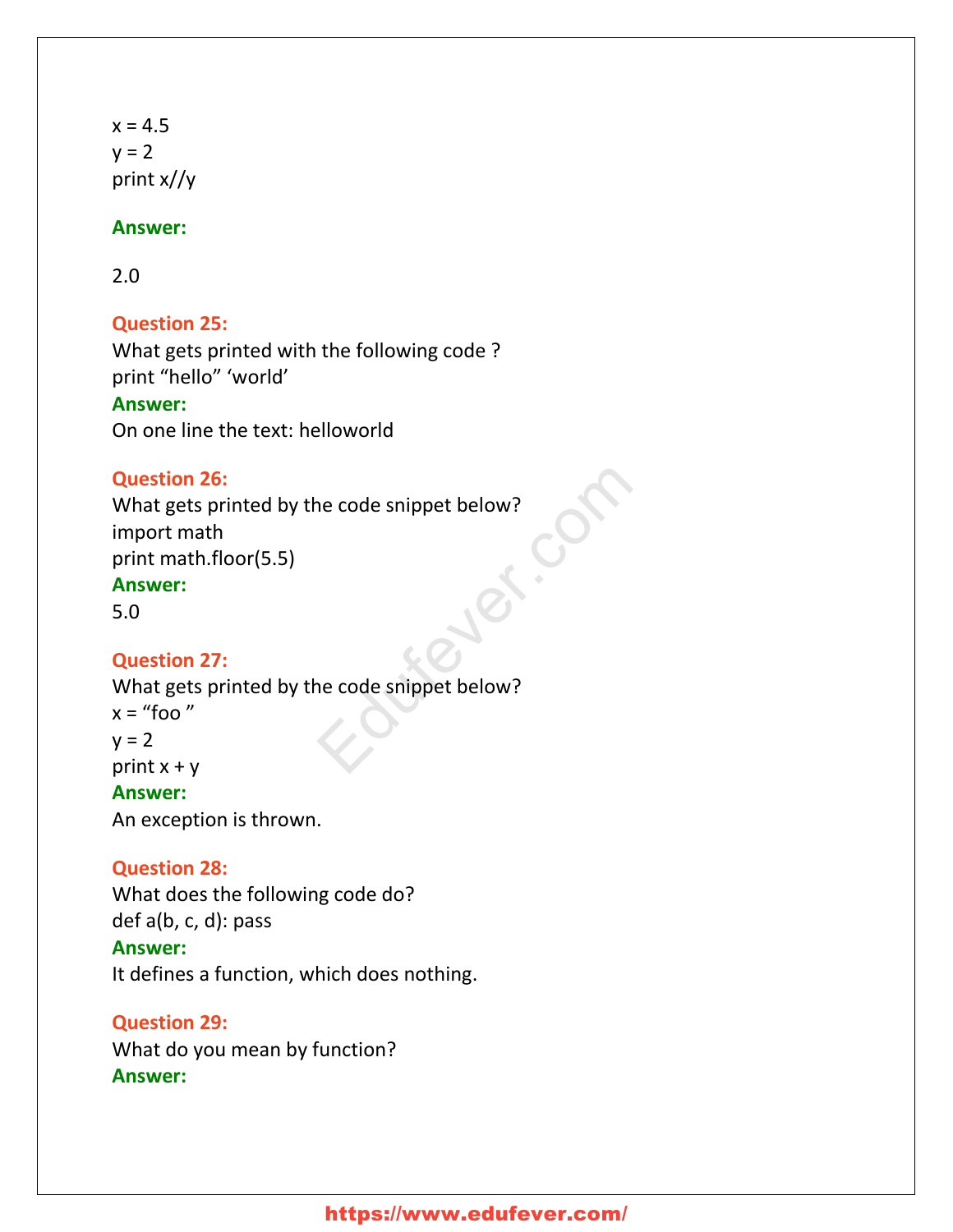A function is a block of organized, reusable code that is used to perform a single, related action.

#### **Question 30:**

Do Python supports built-in functions?

#### **Answer:**

Yes, Python gives you many built-in functions like print() etc.

#### **Question 31:**

Can First statement of a function be optional? **Answer:** Yes, The first statement of a function can be an optional statement.

#### **Question 32:**

Why we use return [expression] in Python?

#### **Answer:**

The statement return [expression] exits a function.

#### **Question 33:**

Write syntax for function that takes a string as input parameter and prints it on standard screen.

#### **Answer:**

def printme (str): "This prints a passed string into this function" print str return pression] in Python?<br>
Expression] exits a function.<br>
Unit that takes a string as input paramet<br>
pring into this function"

## **Question 34:**

Why do we define a function? **Answer:**

- Decomposing complex problems into simpler pieces.
- Reducing duplication of code.

## **Question 35:**

When we can execute a function?

#### **Answer:**

Once the basic structure of a function is finalized, we can execute it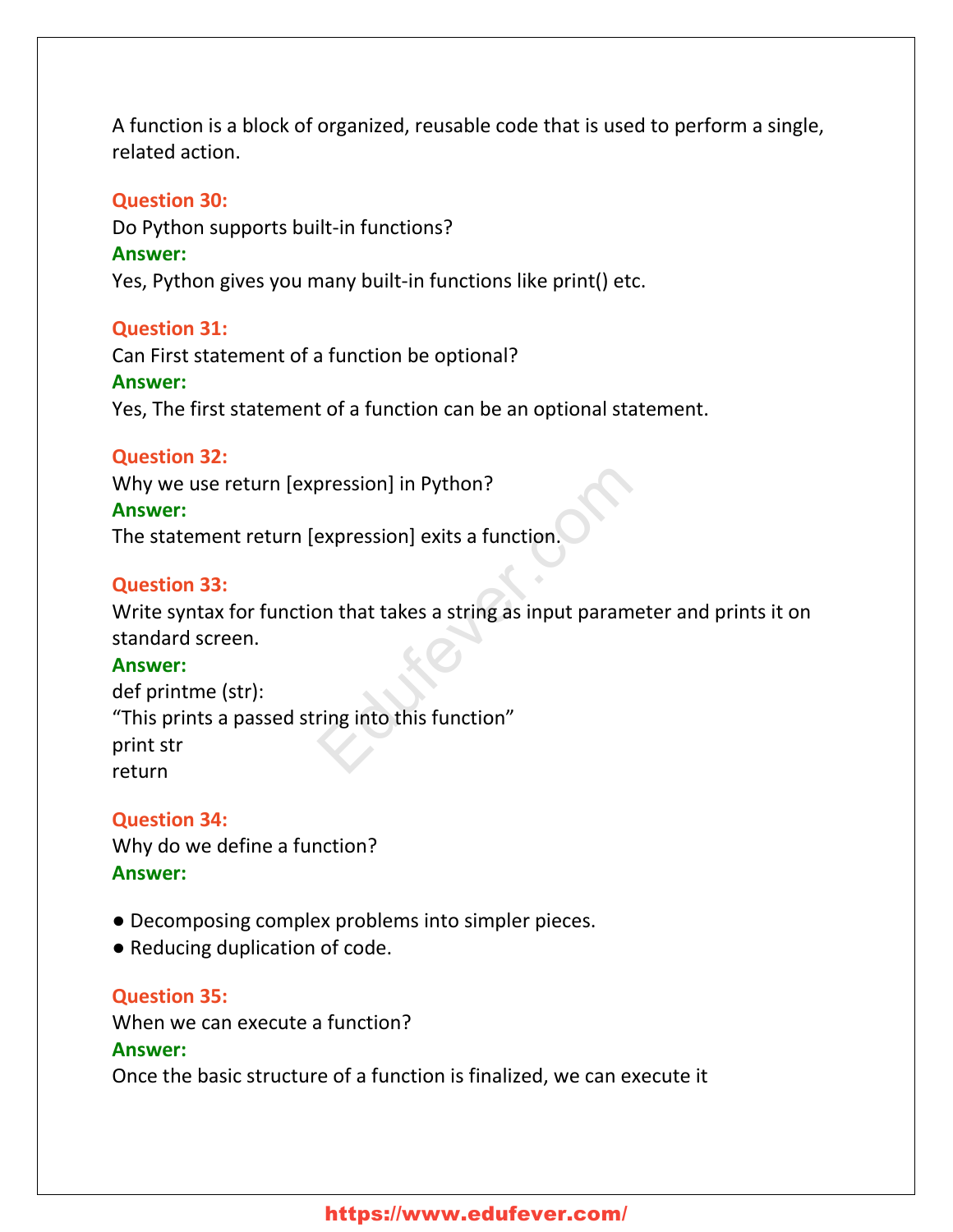## **Question 36:**

Are all parameters (arguments) in the Python language passed by reference. **Answer:**

Yes,All parameters (arguments) in the Python language are passed by reference.

## **Question 37:**

How do we define a function ?

#### **Answer:**

Here are simple rules to define a function in Python.

● Function blocks begin with the keyword def followed by the function name and Parentheses ()

- Any input parameters or arguments should be placed within these parentheses.
- $\bullet$  The first statement of a function can be an optional statement  $-$  the documentation string of the function or docstaing.
- $\bullet$  he code block within every function start with color(:) and is indented.

● The statement return [expression] exits a function, optionally passing back an expression to the caller. A return statement with no arguments is the same as return none. The function can be an optional statement<br>of the function or docstaing.<br>The function start with color(:) and is<br>the pression exits a function, optional<br>The set of para-meters and the set of para-meters and the set of para-

#### **Question 38:**

What are the various types of para-meters ? **Answer:**



## **Question 39:**

What are Required arguments?

## **Answer:**

Required arguments are the arguments passed to a function in correct positional order.

## **Question 40:** Explain default argument.

## **Answer:**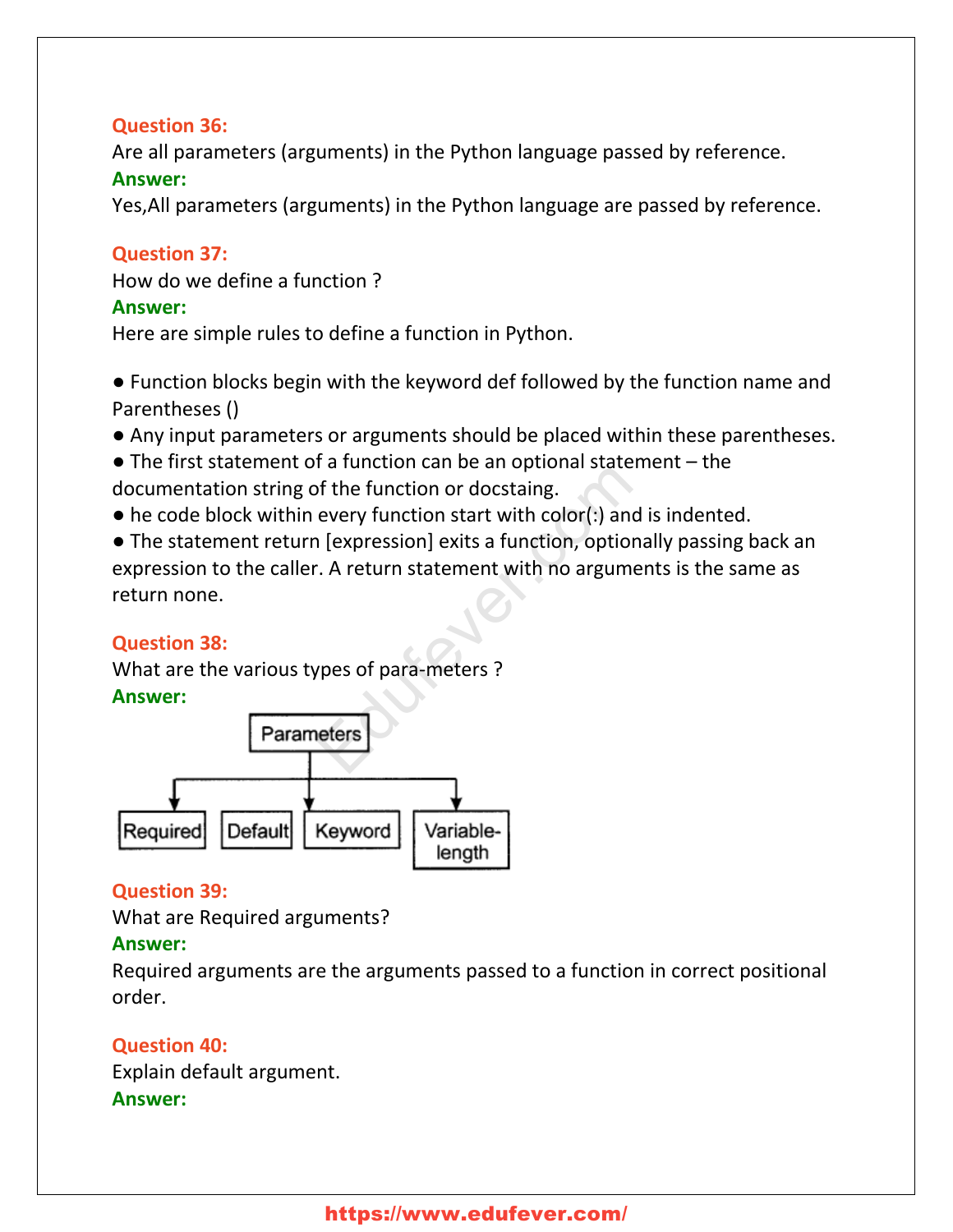A default argument is an argument that assumes a default value, if a value is not provided in the function call.

#### **Question 41:**

Write the syntax of lambda functions?

#### **Answer:**

The syntax of lambda functions contains only a single statement, which is as follows:

lambda[arg1 [,arg2, argn]] :expression

#### **Question 42:**

What is the use of lambda keyword in Python?

#### **Answer:**

You can use the lambda keyword to create small anonymous functions.

#### **Question 43:**

Explain return keyword.

#### **Answer:**

The statement return [expression] exits a function, optionally passing back an expression to the caller. L.<br>
Expression] exits a function, optionally<br>
De.<br>
determines the portion of the programetify

#### **Question 44:**

Define scope of a variable.

#### **Answer:**

The scope of a variable determines the portion of the program where you can access a particular identify.

#### **Question 45:**

What are two basic scopes of variables in Python? **Answer:** Global variables and Local variables.

#### **Question 46:**

What does the following code do? def simpleFunction(): "This is a cool simple function that returns 1" return 1 print simpleFunction. doc [10:14] **Answer:** cool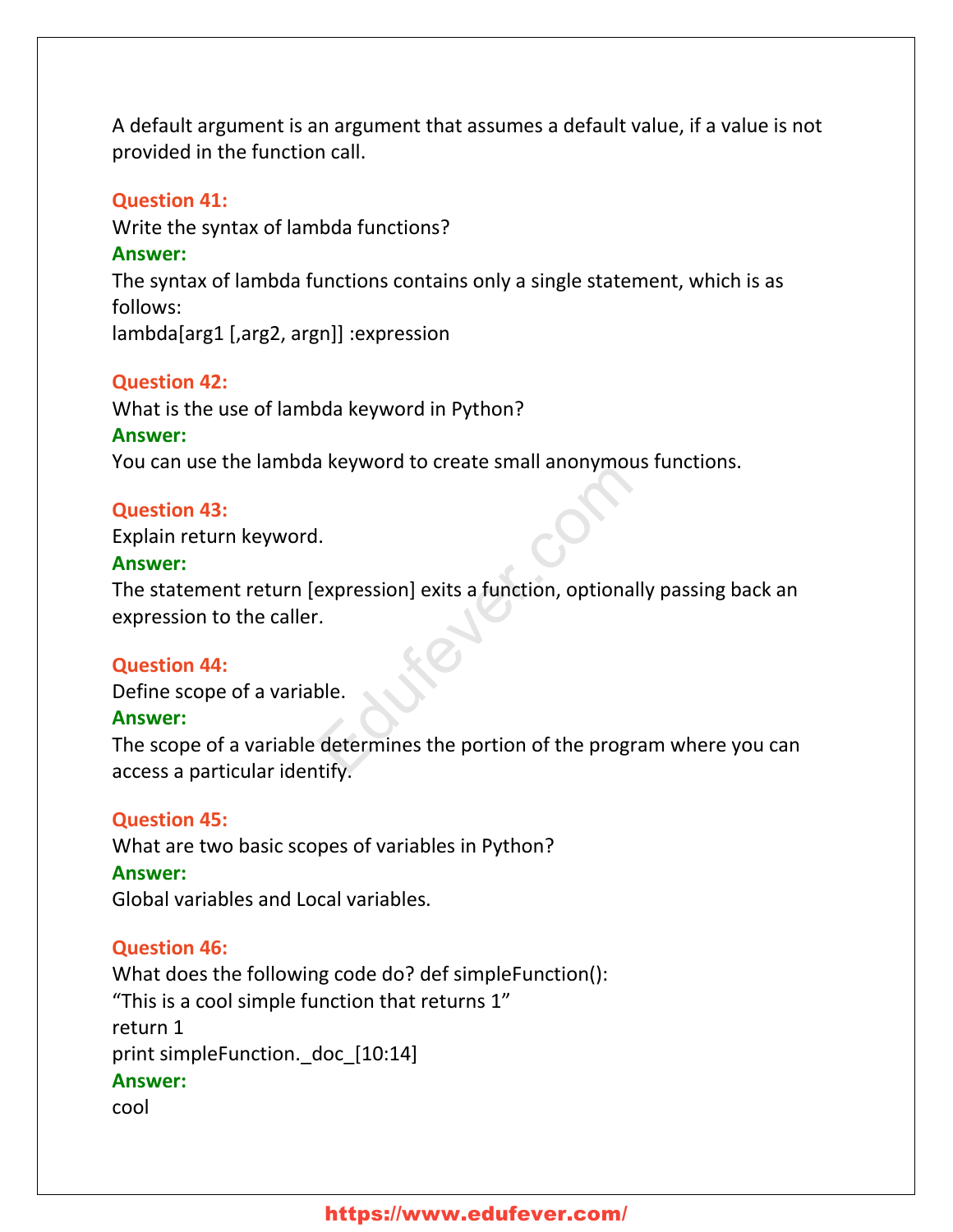#### **Question 47:**

Which variables have local scope?

#### **Answer:**

Variables that are defined inside a function body have a local scope.

#### **Question 48:**

Which variables have global scope?

#### **Answer:**

Variables that are defined outside a function body have a global scope.

## **Short Answer Type Questions (2 marks each)**

## **Question 1:**

What is a Python module ? What is its significance ? .

## **Answer:**

A 'module' is a chunk of python code that exists in its own (.pu) file and is intended to be used by python code outside iteself. Modules allow one to fundle together code in a form in which it can easily be used later. f python code that exists in its own (.p<br>python code outside iteself. Modules<br>i in which it can easily be used later.<br>ported' in other programs so the func<br>modules becomes available to code th<br>notions that you can readily

The modules can be 'imported' in other programs so the function and other definitions in imported modules becomes availabe to code that imports them.

## **Question 2:**

"Python has certain functions that you can readily use without having to write any special code." What type of functions are these ?

## **Answer:**

The pre-defined functions that are always available for use are known as python's built-in functions. For example :

len (), type (), int (), raw-input () etc.

## **Question 3:**

What is the utility of built-in function help () ?

## **Answer:**

Python's built in function help ( ) is very useful. When it is provided with a program-name or a module-name or a function-name as an argument, it displays the documentation of the argument as help. It also displays the docstrings within its passed-argument's definition. For example :

## help (math)

will display the documentation related to module math.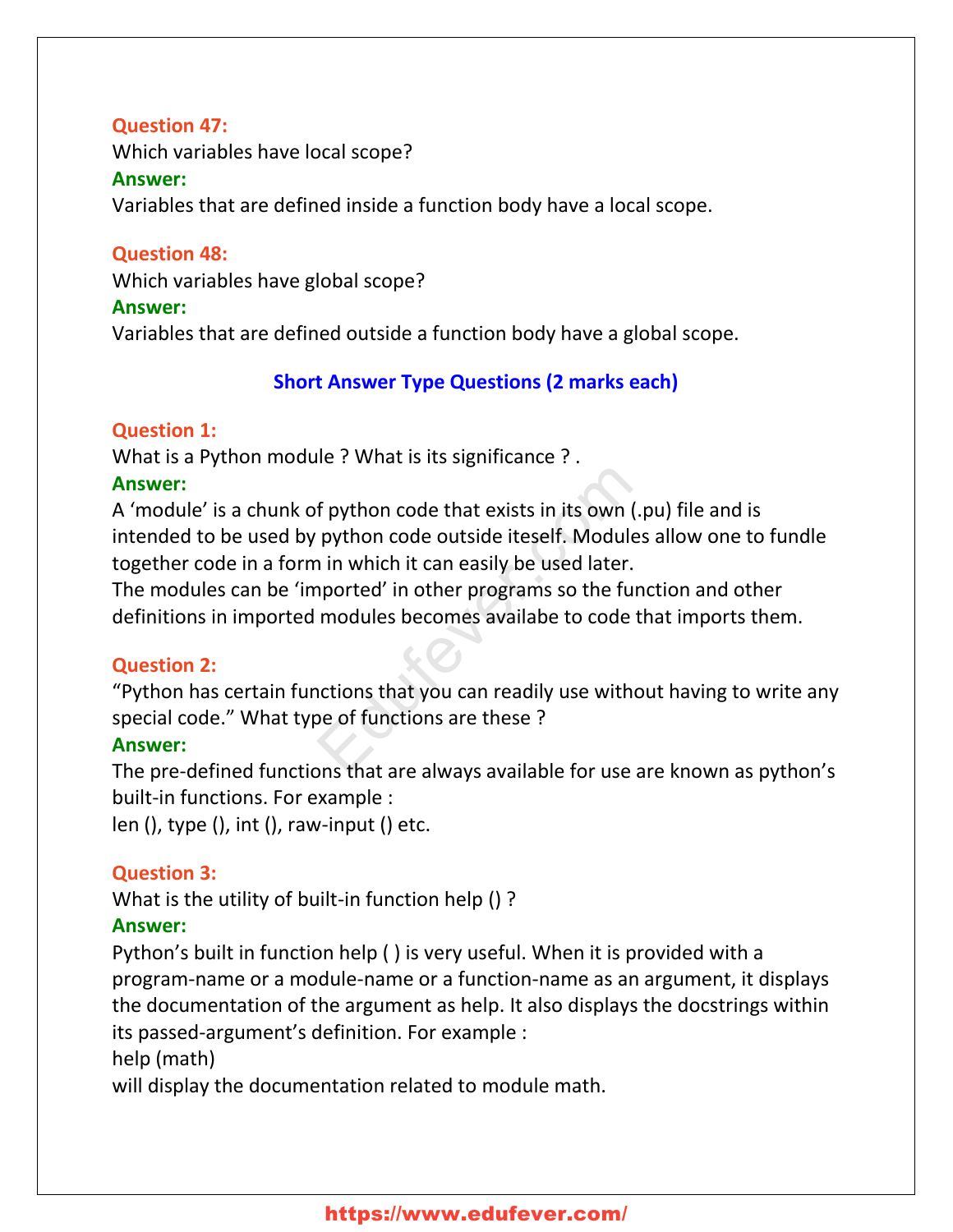## **Question 4:**

What is the utility of Python standard library's math module and random module ?

#### **Answer:**

Math module is used for math related functions that work with all number types except for complex numbers, radom module is used for different random number generator functions.

## **Question 5:**

#### What is raw\_input?

#### **Answer:**

It is a function which takes a string (e.g., a question) as argument, writes the string to the terminal window, halts the program and lets the user write in text on the keyboard, and then the text is returned to the calling code as a string object.

## **Question 6:**

What value will be return by log(x[, base])?

## **Answer:**

With one argument, return the natural logarithm of x (to base e). With two arguments, return the logarithm of x to the given base, calculated as log(x) log(base) If the text is returned to the calling code<br>
If the text is returned to the calling code<br>
If the natural logarithm of x (to base<br>
If the natural logarithm of x to the given based<br>
In the logarithm of x to the given based<br>

## **Question 7:**

Define pow(x, y) function in Python ?

## **Answer:**

Return x raised to the power y.. In particular, pow(1.0, x) and pow(x, 0.0) always return 1.0, even when x is a zero or a NaN. If both x and y are finite, x is negative, and y is not an integer then pow(x, y) is undefined, and raises ValueError.

## **Question 8:**

Determine what is printed by the following program listinput.py,  $list1 = eval(raw input('Give a list:'))$  $list2 = eval(raw input('Give another list:'))$ print list1 + list2 When the program is running as follows: Unix/DOS > python listinput.py Give a list: '[1,2]' Give another list: "[3,4]"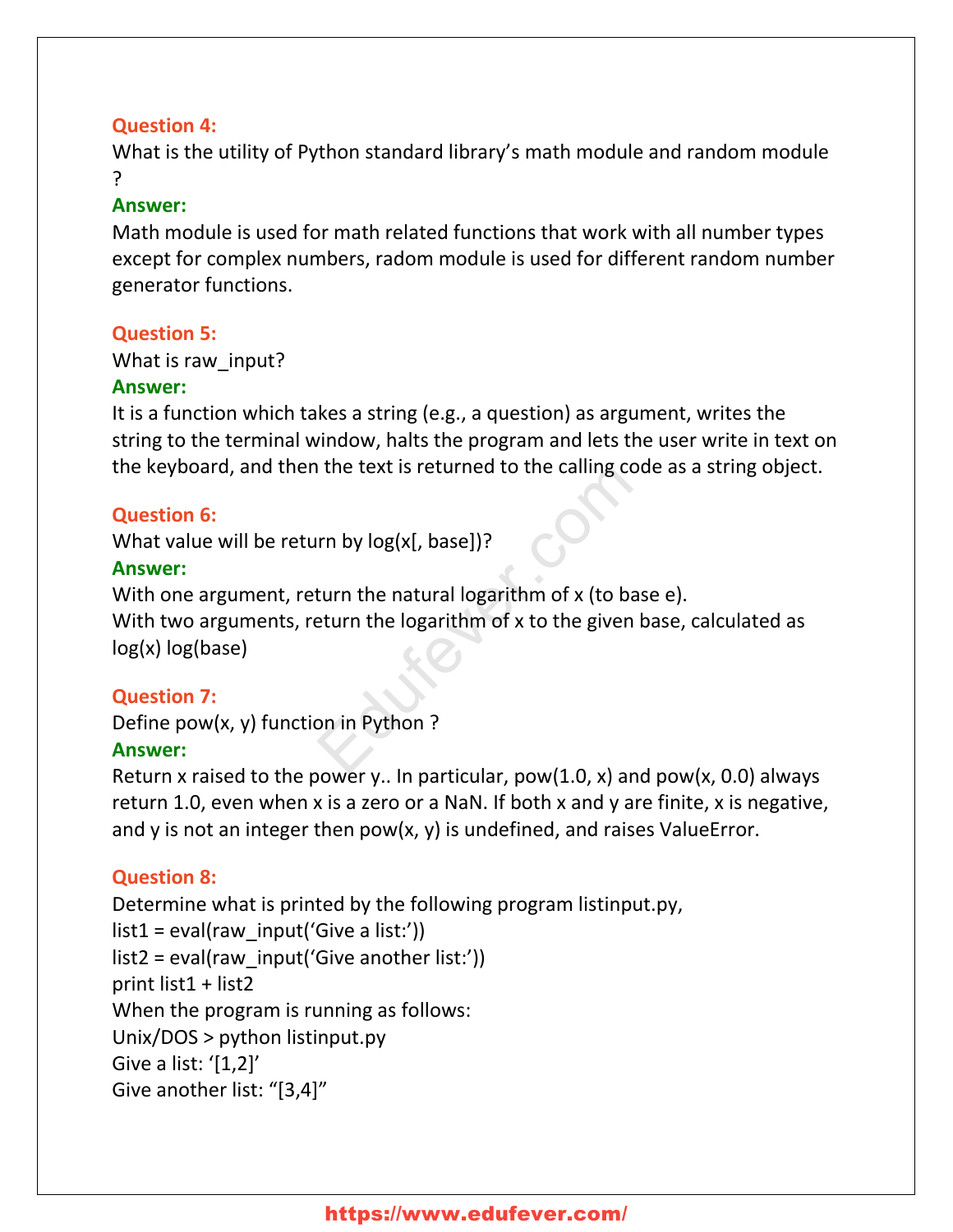#### **Answer:**

[1,2] [3,4]

## **Question 9:**

What will be the output of this program?  $a = 20.3$ b = 'Python' c = '"Python"'  $d = 21$ print isinstance(a, float), print isinstance(b, (str, int)), print isinstance(c, (str, str)), print isinstance(d, (float, str)) **Answer:**

True, True, True, False.

#### **Question 10:**

Write any Python expression which is a valid input argument to the following program? input = eval(raw\_input('Value:')) print 'You typed', value **Answer:** 'one' Existen which is a valid input argument<br>('Value:'))<br>Existence of the comparation of the comparation of the comparation of the comparation of the comparation of the comparation of the comparation of the comparation of the c

## **Question 11:**

```
Given the program
from scitools.StringFunction import
StringFunction
import sys
formula = sys.argv[1]f = StringFunction(formula)
print f(2)
Will this input work?
Unix/DOS > python function.py 't**2'
Answer:
No, This input will not work
```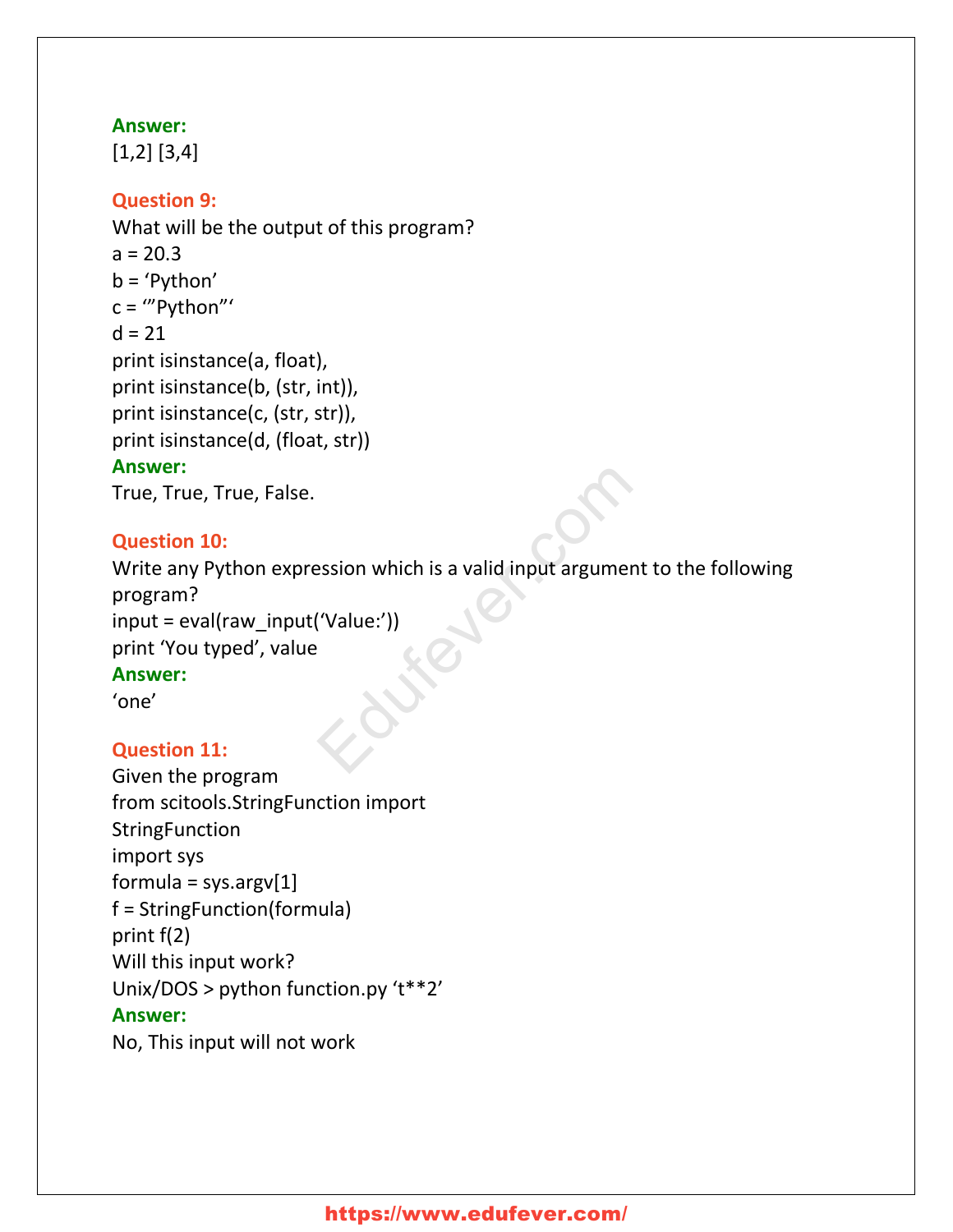## **Question 12:**

What will happen when you run the following program: import sys try:  $t = sys.argv[1]$  $a = sys.argv[2]$ except: print 'You must provide TWO command-line arguments!!!' sys.exit(1)  $s = 0.5*a*t**2$ print s

## **Answer:**

The program will always respond with, "You must provide TWO command-line arguments!!!", regardless of what you write on the command line

#### **Question 13:**

How can you make a module 'helloworld' out of these two functions? **def hello()**: print 'Hello,', Is respond with, "You must provide TW<br>Pass of what you write on the command<br>podule 'helloworld' out of these two fu

## def world(): print 'World!'

#### **Answer:**

Put the functions in a file with name helloworld. py

## **Question 14:**

Write a program to read the user name using raw\_input() and display back on the screen using print()

#### **Answer:**

#!/usr/bin/python name=raw\_input('Enter your name :') print ("Hi %s, Let us be friends!" % name);

## **Question 15:**

What does the len() function do? **Answer:**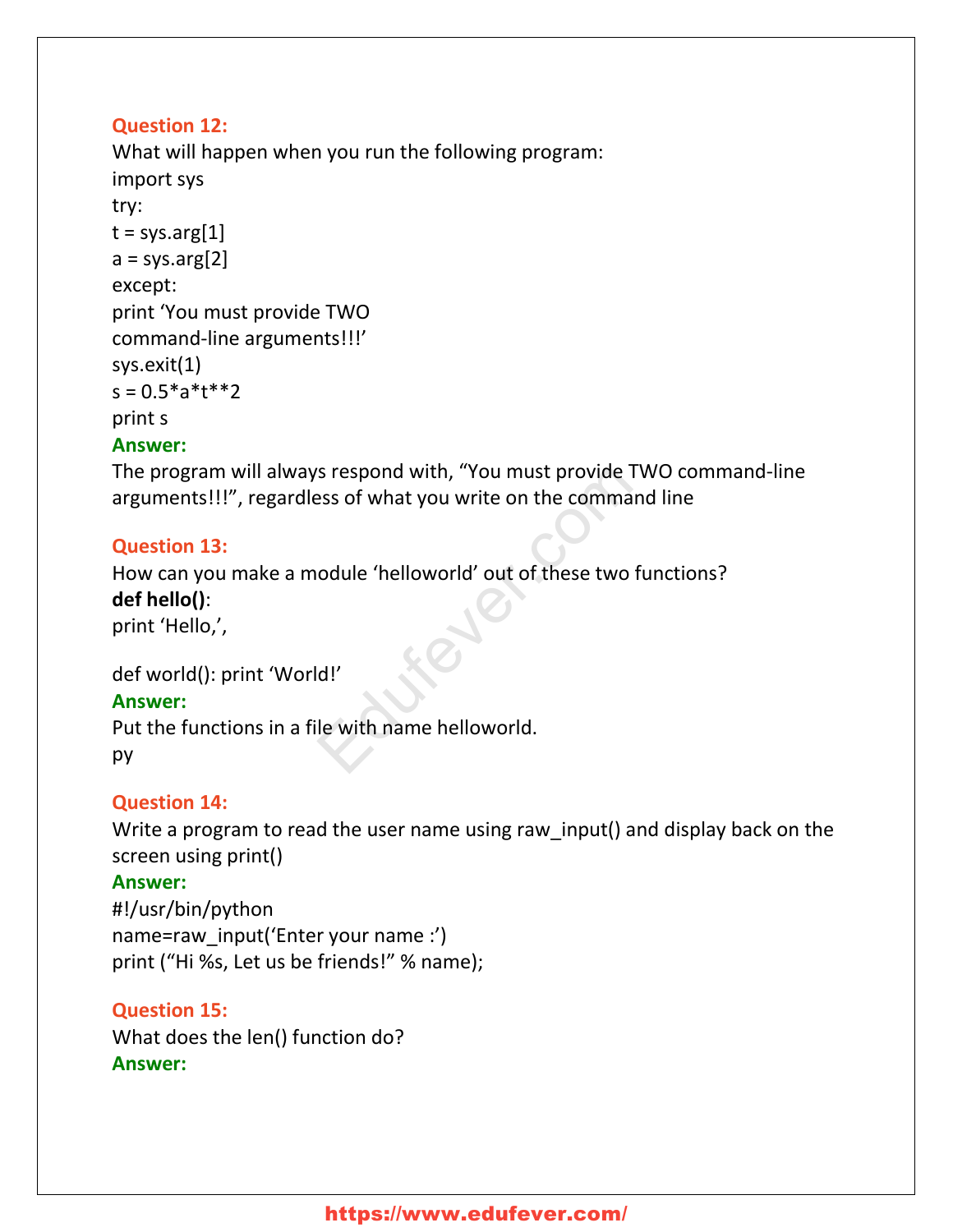It gets the length of the string that you pass to it then returns it as a number. Play with it.

#### **Question 16:**

How do you make a higher order function in Python ? **Answer:**

● A high order function accepts one or more functions as input and returns a new function. Sometimes it is required to use function as data.

- To make high order function, one need the import functools module.
- The functools.partial() function is used often for high order function.

#### **Question 17:**

What value will be return by "choice(seq)" ?

#### **Answer:**

A random item from a list, tuple, or string.

#### **Question 18:**

What value will be return by "random()" ?

#### **Answer:**

A random float r, such that 0 is less than or equal to r and r is less than 1. list, tuple, or string.<br>
In by "random()" ?<br>
that 0 is less than or equal to r and r is<br>
oice()"

#### **Question 19:**

Give an example of "choice() **Answer:**

The following example shows the usage of choice( ) method. # !/usr/bin/py thon import random print "choice([l, 2, 3, 5, 9]): ", random.choice([l,2,3,5,9]) print "choice('A String\*): ", random.choice('A String')

#### **This will produce the following result choice**

([l, 2, 3,5,9]): 2 choice('A String') :n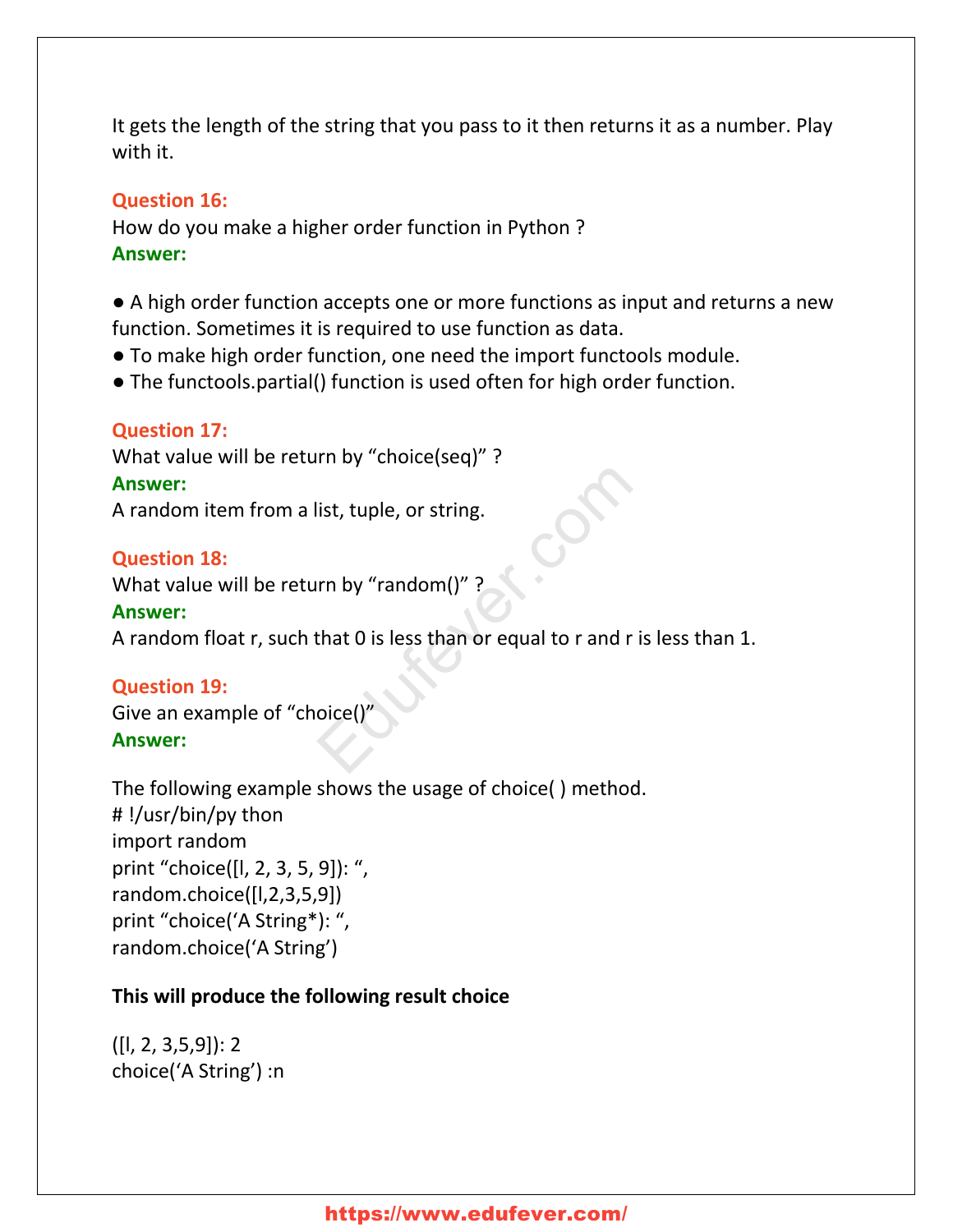#### **Question 20:**

Give an example of "random()" **Answer:** The following example shows the usage of random() method.

# !/usr/bin/python import random # First random number print "random(): ", random.random() # Second random number print "random(): ", random.random() This will produce the following results random(): 0.281954791393 random(): 0.309090465205

#### **Question 21:**

#### **Answer:**

Python includes following functions that perform trignometric calculations.

| random(): 0.309090465205              |                                                                                                  |  |
|---------------------------------------|--------------------------------------------------------------------------------------------------|--|
| <b>Question 21:</b><br><b>Answer:</b> | Describe trignometric functions?<br>Python includes following functions that perform trignometri |  |
| <b>Function</b>                       | <b>Description</b>                                                                               |  |
| acos(x)                               | Return the arc cosine of x, in<br>radians.                                                       |  |
| $\sin(x)$                             | Return the arc sine of x, in<br>radians.                                                         |  |
| atan(x)                               | Return the arc tangent of x, in<br>radians.                                                      |  |
| atan2(y, x)                           | Return atan(y/x), in radians.                                                                    |  |
| cos(x)                                | Return the cosine of x<br>radians.                                                               |  |
| hypot(x, y)                           | Return the Euclidean norm,<br>$sqrt(x*x + y^2y)$ .                                               |  |
| sin(x)                                |                                                                                                  |  |
| tan(x)                                |                                                                                                  |  |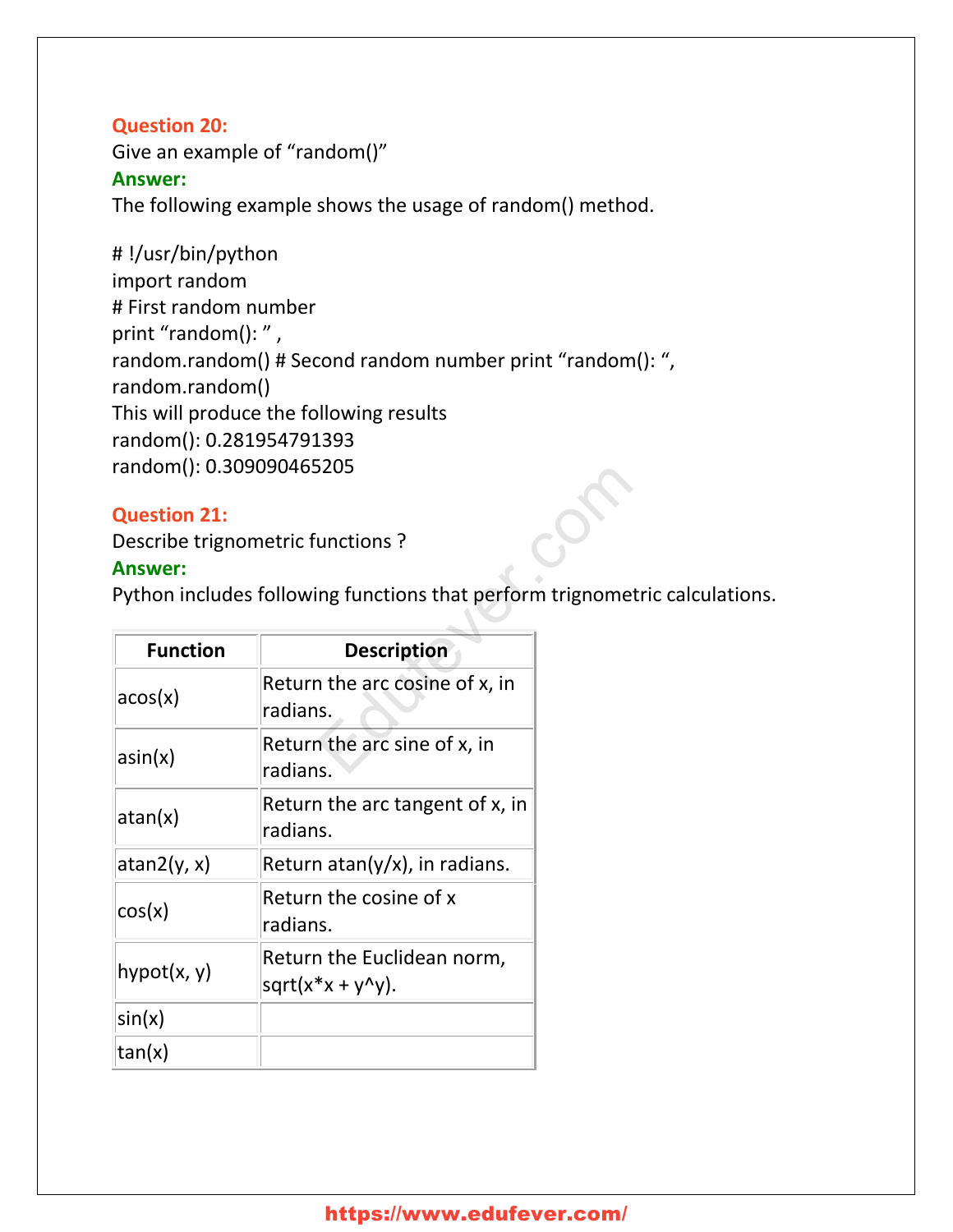| degree(x)  | Converts angle x from radians<br>to degrees.   |  |
|------------|------------------------------------------------|--|
| radians(x) | Converts angle x from de-<br>grees to radians. |  |

## **Question 22:**

Describe random functions ?

## **Answer:**

Random numbers are used for fames, simulations, testing, security, and privacy applicatons. Python includes following functions that are commonly used.

| <b>Function</b>                             | <b>Description</b>                                                                                                                                               |  |
|---------------------------------------------|------------------------------------------------------------------------------------------------------------------------------------------------------------------|--|
| choice(seq)                                 | A random item from a list, tuple,<br>or string.                                                                                                                  |  |
| randrange<br>([start,] stop<br>$[$ , Step]) | A randomly selected element<br>from range(start, stop, step)                                                                                                     |  |
| random()                                    | A random float, such that 0 is<br>less than or equal to r and r is<br>less than 1                                                                                |  |
| seed([x])                                   | Sets the integer starting value<br>used in generating random<br>numbers. Call this function<br>before calling any other random<br>module function. Returns None. |  |
| shuffle(Ist)                                | Randomizes the items of a list in<br>plae. Returns None.                                                                                                         |  |
| Uniform $(x, y)$                            | A random float r, such that x is<br>less than or equal to r and r is<br>less than y                                                                              |  |

## **Question 23:**

Write a program to swap two numbers.

## **Answer:**

 $a = 5$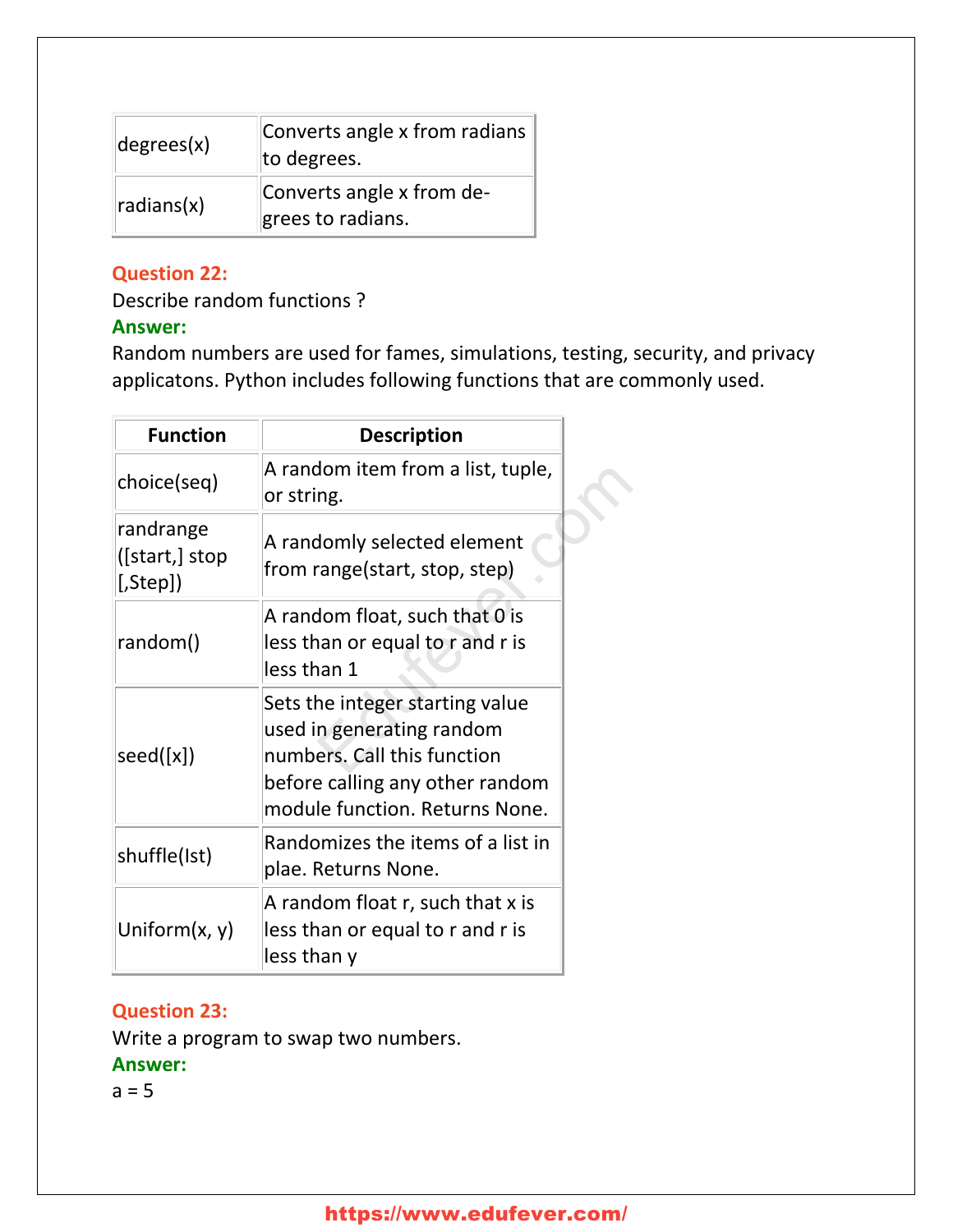```
b = 9def swap(c,d):
return d,c
swap(a,b)
```
## **Question 24:**

What are the rules to define a function in Python?

## **Answer:**

You can define functions to provide the required functionality. Here are simple rules to define a function in Python:

**(1)** Function blocks begin with the keyword def followed by the function name and parentheses (( ))

**(2)** Any input parameters or arguments should be placed within these parentheses. You can also define parameters inside these parentheses. **(3)** The first statement of a function can be an optional statement-the

documentation string of the function or docstring.

**(4)** The code block within every function starts with a colon (:) and is indented.

**(5)** The statement return [expression] exits a function, optionally passing back an expression to the caller. A return statement with no arguments is the same as return None. Iso define parameters inside these par<br>of a function can be an optional staten<br>of the function or docstring.<br>in every function starts with a colon (:<br>rn [expression] exits a function, option<br>. A return statement with no ar

## **Question 25:**

Give an example for defining a function. **Answer:** def functionname(parameters): "function\_docstring" function\_suite

return[expression]

## **Question 26:**

Write a program to illustrate function call.

## **Answer:**

#!/usr/bin/python # Function definition is here def printme(str): "This prints a passed string into this function" print tr; return; # Now you can call printme function printme("Mohd saif naqvi"); printme("Chairman of Waltons Technology") **It produces following result:**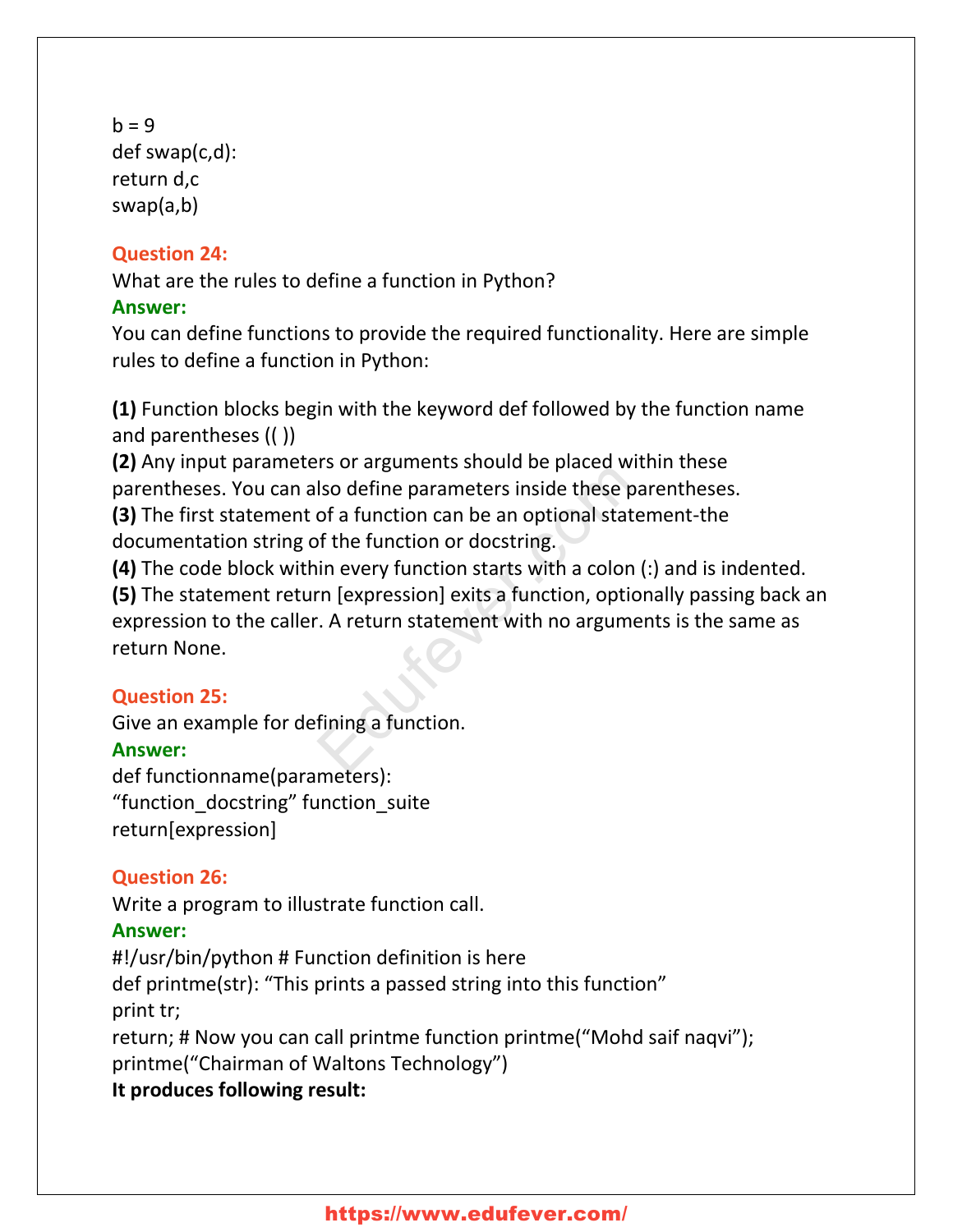Mohd saif naqvi Chairman of Waltons Technology

#### **Question 27:**

Write a program to illustrate "Pass by refe-rence vs value" **Answer:** #!/usr/bin/python # Function definition is here def changeme(mylist): "This changes a passed list into this function" mylist.append([l,2,3,4]); print "Values inside the function: ", mylist return # Now you can call changeme function mylist=[10,20,30]; changeme(mylist); print "Values outside the function: ", mylist **It produce following result:** Values inside the function: [10, 20,30, [1,2,3,4]] Values outside the function: [10,20, 30, [1,2,3,4]] isult:<br>
sult:<br>
ion: [10, 20, 30, [1, 2, 3, 4]]<br>
ttion: [10, 20, 30, [1, 2, 3, 4]]<br>
strate "Required arguments".<br>
here<br>
prints a passed string into this function

#### **Question 28:**

Write a program to illustrate "Required arguments". **Answer:**

#!/usr/bin/python # Function definition is here def printme (str): "This prints a passed string into this function" print str; return; # Now you can call printme function printme(); **It produces following result:** Traceback (most recent call last): File "test.py", line 11, in <module> printme() TypeError: printme() takes exactly 1 argument (0 given)

## **Question 29:**

Write a program to illustrate "Keyword arguments". **Answer:**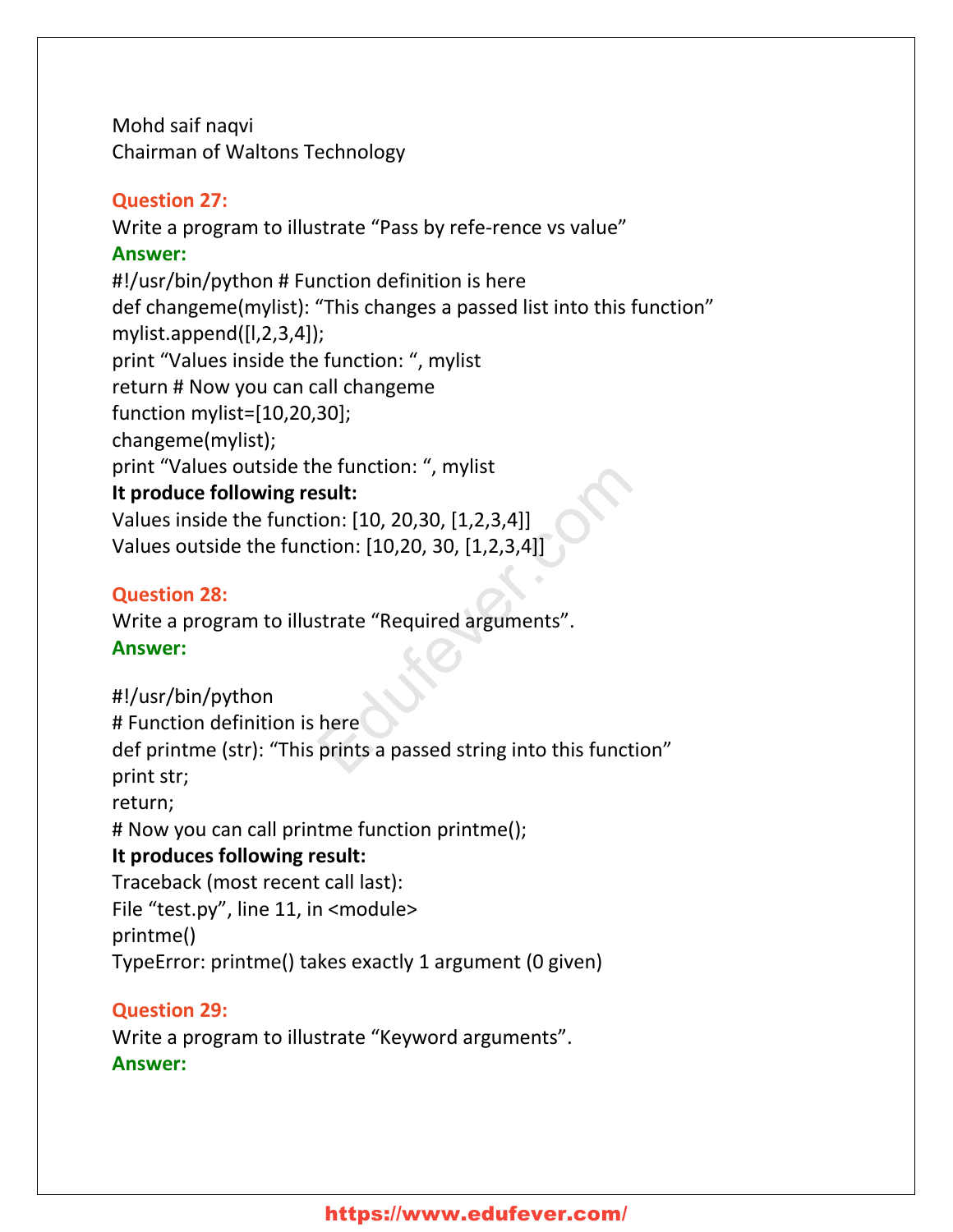#!/usr/bin/python # Function definition is here def printme(str):"Thisprints a passed string into this function" print str; return; # Now you can call printme function printme(str="My string"); **When the above code is executed, it produces following result:** My string

#### **Question 30:**

Write a program to illustrate "default argument". **Answer:**

```
#!/usr/bin/python
# Function definition is here
def printinfo(name,age=35):
"This prints a passed info into this function"
print "Name: ",
name; print "Age ",
age return;
# Now you can call printinfo function
printinfo(age=50,name="miki");
printinfo(name="miki");
                           here<br>
=35):<br>
fo into this function"<br>
tinfo function<br>
="miki");<br>
;<br>
;
```
## **When the above code is executed, it produces following result:**

Name: miki Age 50 Name:miki Age 35

#### **Question 31:** Write a program to illustrate "variablelength arguments".

**Answer:**

#!/usr/bin/python # Function definition is here def printinfo(argl,\*vartuple):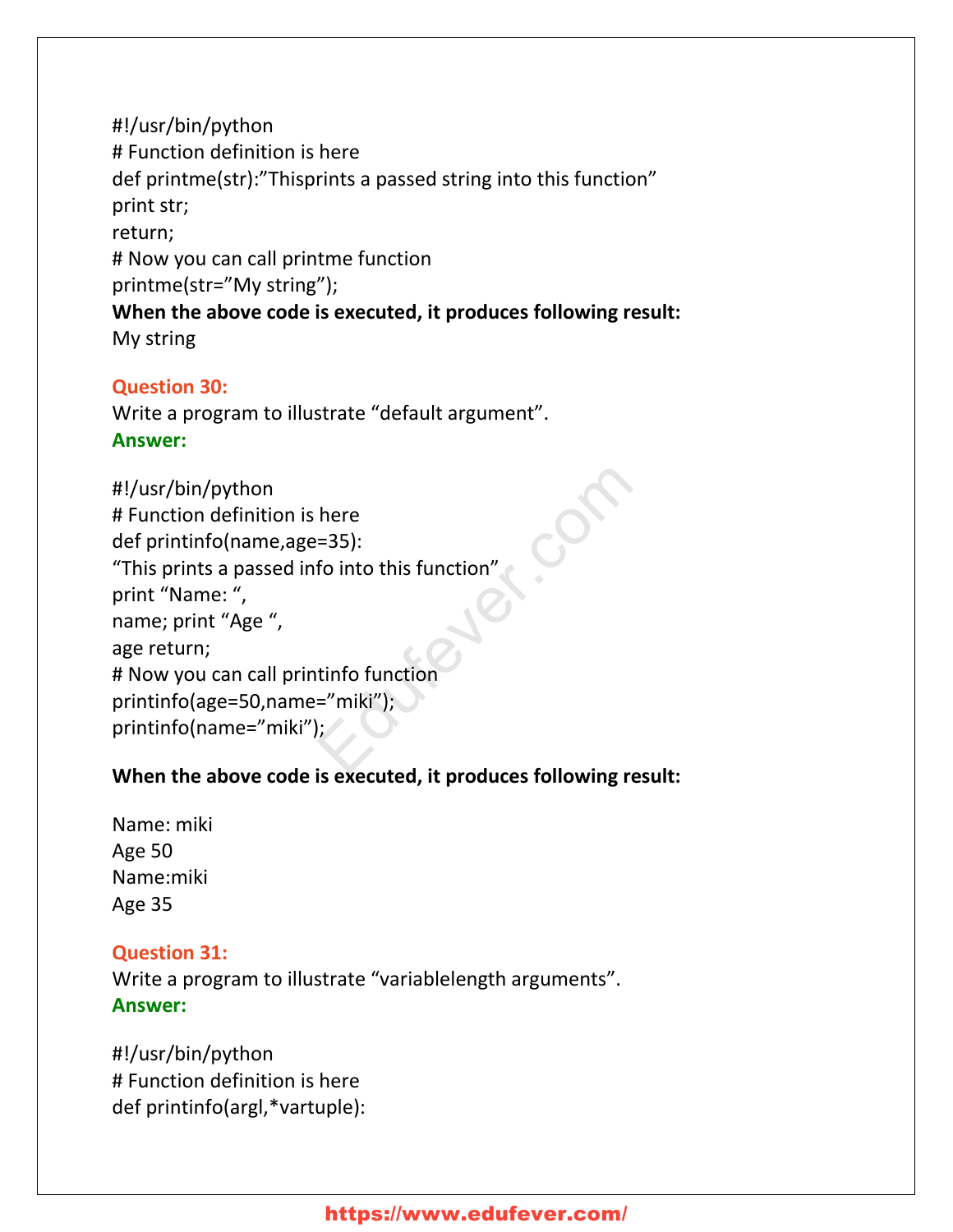"This prints a variable passed arguments" print "Output is:" print argl for var in vartuple : print var return; # Now you can call printinfo function printinfo(10); printinfo(70,60,50);

## **When the above code is executed, it produces following result:**

Output is: 10 Output is: 70 60 50

## **Question 32:**

Explain Global vs. Local variables.

#### **Answer:**

Variables that are defined inside a function body have a local scope, and those defined outside have a global scope.

This means that local variables can be accessed only inside the function in which they are declared whereas global variables can be accessed throughout the program body by all functions. When you call a function, the variables declared inside it are brought into scope. variables.<br>
Head inside a function body have a local<br>
global scope.<br>
Ariables can be accessed only inside th<br>
reas global variables can be accessed th<br>
reas global variables can be accessed th<br>
reas. When you call a functi

## **Question 33:**

Explain anonymous functions.

## **Answer:**

You can use the lambda keyword to create small anonymous functions. These functions are called anonymous because they are not declared in the standard manner by using the def keyword, lambda functions have their own local namespace and cannot access variables other than those in their parameter list and those in the global namespace.

## **Question 34:**

Explain Scope of Variables. **Answer:**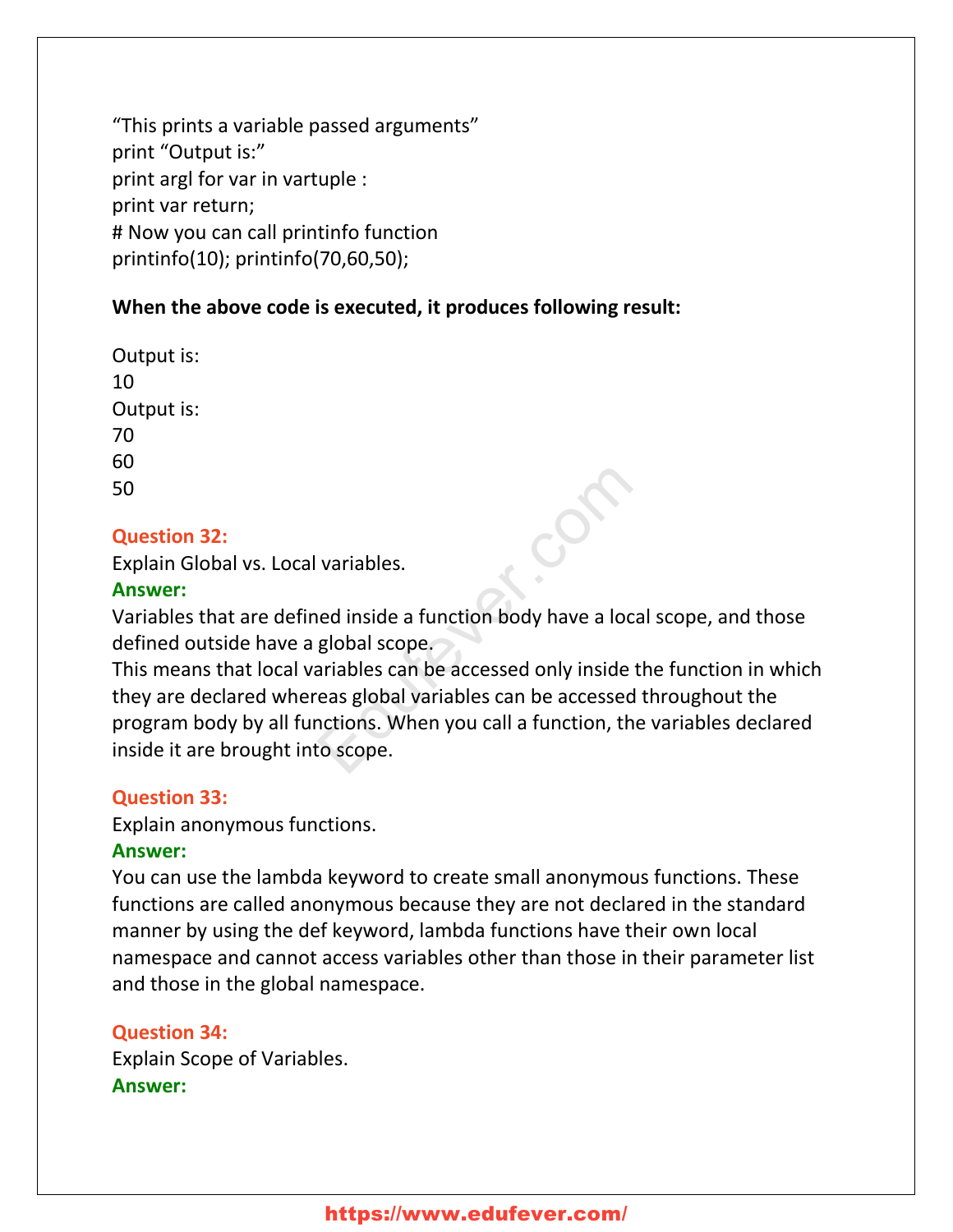All variables in a program may not be accessible at all locations in that program. This depends on where you have declared a variable.

The scope of a variable determines the portion of the program where you can access a particular identifier. There are two basic scopes of variables in Python :

**(1)** Global variables **(2)** Local variables

#### **Question 35:**

What do you mean by module ?

#### **Answer:**

A module allows you to logically organize your Python code. Grouping related code into a module makes the code easier to understand and use. A module is a Python object with arbitarily named attributes that you can bind and reference. Simply, a module is a file consisting of Python code. A module can define functions, classes, and variables. A module can also include runnable code.

## **Question 36:**

What do you mean by globals() and locals () Functions.

#### **Answer:**

The globals( ) and locals( ) functions can be used to return-the names in the global and local namespaces depending on the location from where they are called. If locals() is called from within a function, it will return all the names that can be accessed locally from that function. He consisting of Python code. A module<br>variables. A module can also include ru<br>globals() and locals () Functions.<br>s() functions can be used to return-the<br>depending on the location from where<br>within a function, it will retu

If globals() is called from within a function, it will return all the names that can be accessed globally from that function .The return type of both these functions is dictionary. Therefore, names can be extracted using the keys() function

## **Question 37:**

Explain reload)) Function.

## **Answer:**

When the module is imported into a script, the code in the top-level portion of a module is executed only once.Therefore, if you want to re-execute the top -level code in a module, you can use the reload() function.

The reload() function imports a previously imported module again. The syntax of the reload)) function is this :

reload (module\_name)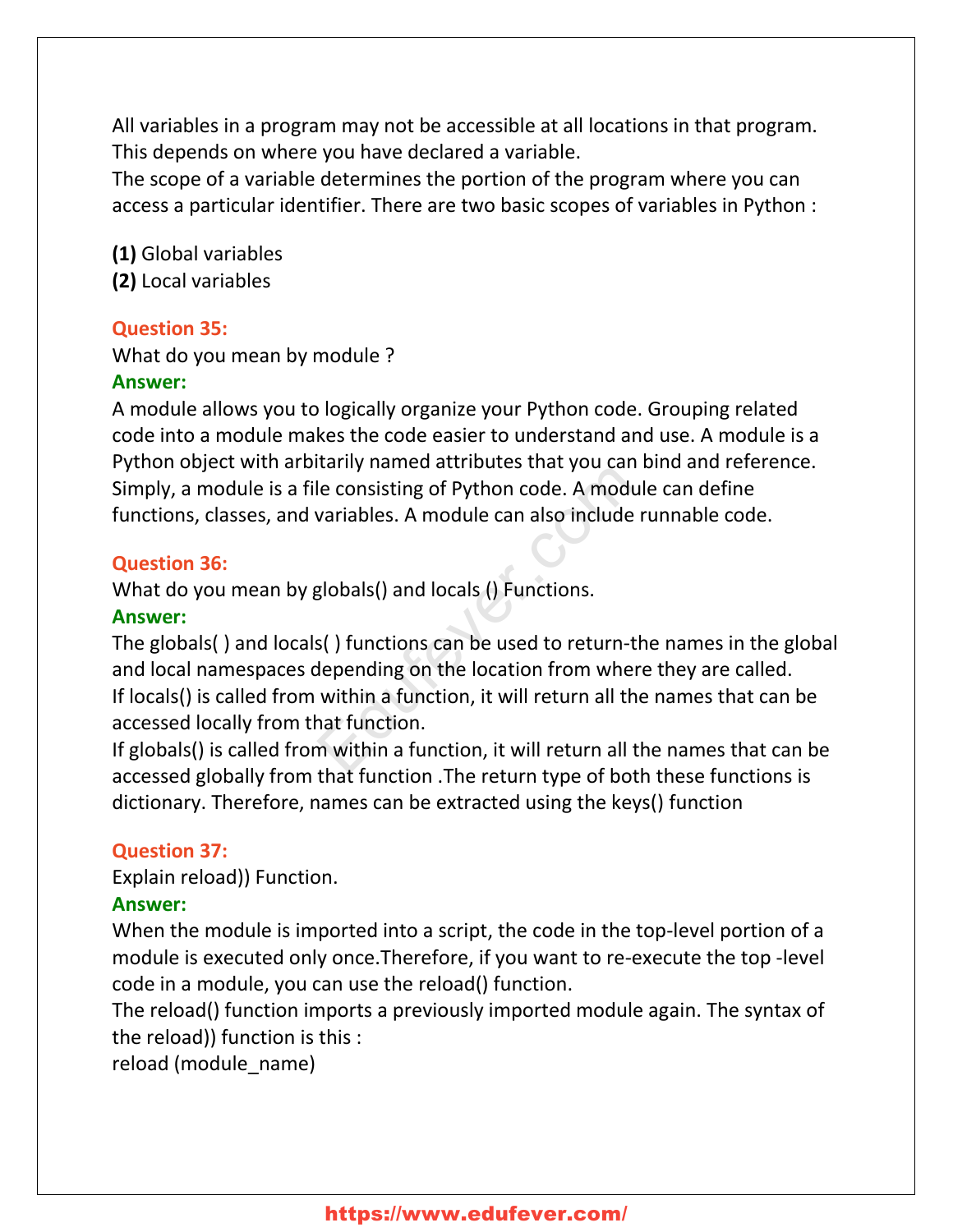## **Question 38:**

What are docstrings ? How are they useful ? **Answer:**

A docstring is just a regular python triple- quoted string that is the first thing in a function body or a module or a class. When executing a functionbody the docstring does not do anything like comments, but Python stores it as part of the function documen-tation. This documentation can later be displayed using help)) function. So even though docstrings appear like comments but these are different from comments.

#### **Question 39:**

```
Find the error
def minus (total, decrement)
output = total – decrement
return output
Answer:
```
The function's header has colon missing at the end. So add colon (:) at end of header line. Thus, the correct code is The main term of the ader line.

```
def minus (total, decrement)
output = total – decrement
return output
```
## **Question 40:**

What would be the output produced by the following code: import math import random print math=ceil (random.random))) **Answer:** The output would be : 1.0

random.random() would generate a number in the range [0.0, 1.0] but math.ceil ( ) will return ceiling number for this range, which is 1.0 for all the numbers in this range.

Thus the output produced will always be 1.0.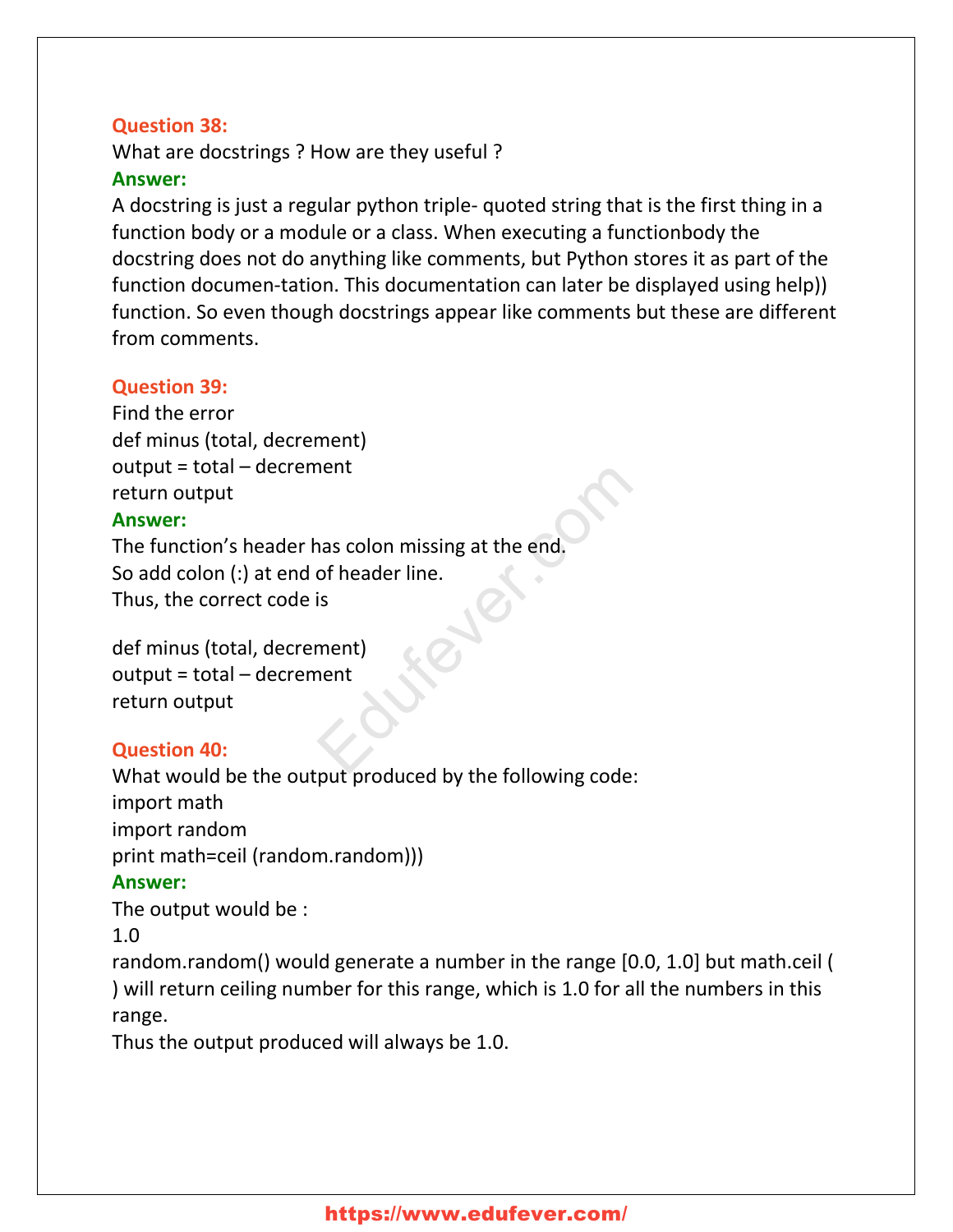## **Question 41:**

Find the error(s) in the following code and correct them:

- 1. def describe intelligent life form ():
- 2. height = raw input ("Enter the height")
- 3. raw\_input ("Is it correct ?")
- 4. weight = raw input ("Enter the weight")
- 5. favorite-game = raw\_input ("Enter favorite game")
- 6. print "your height", height, 'and weight', weight
- 7. print "and your favorite game is", favorite- game, '.'

## **Answer:**

Here, function name contains spaces. But function name should be a valid Python identifier with no spaces in between. And here, no variable is defined to obtain value being input. Lines 4 and 6 are badly indented; being part of same function, those should be at the same indentation level as that of lines 2, 3, 5 and 7. And also, variable favourite-game is an invalid identifier as it contains a hyphen, but it should have been an underscore. Education Industry to variance is<br>
s 4 and 6 are badly indented; being par<br>
same indentation level as that of lines<br>
egame is an invalid identifier as it contains<br>
derscore.<br>
<br>
at a diameter of circle in inches.<br>
d radius

## **Question 42:**

Write a function that:

**(i)** Asks the user to input a diameter of circle in inches.

**(ii)** Sets a variable called radius to one half of that number.

- **(iii)** Calculate the area of circle.
- **(iv)** Print the area of circle with appropriate unit.
- **(v)** Return this same amount as the output of the function.

## **Answer:**

```
def area_circle ():
import math
diameter=float (raw_input ("Enter the diameter in Inches))
radius = diameter 12
area circle inches = (math.pi) * (radius * * 2)
print "The area of circle, area_circle_ inches
return (area_circle_inches)
```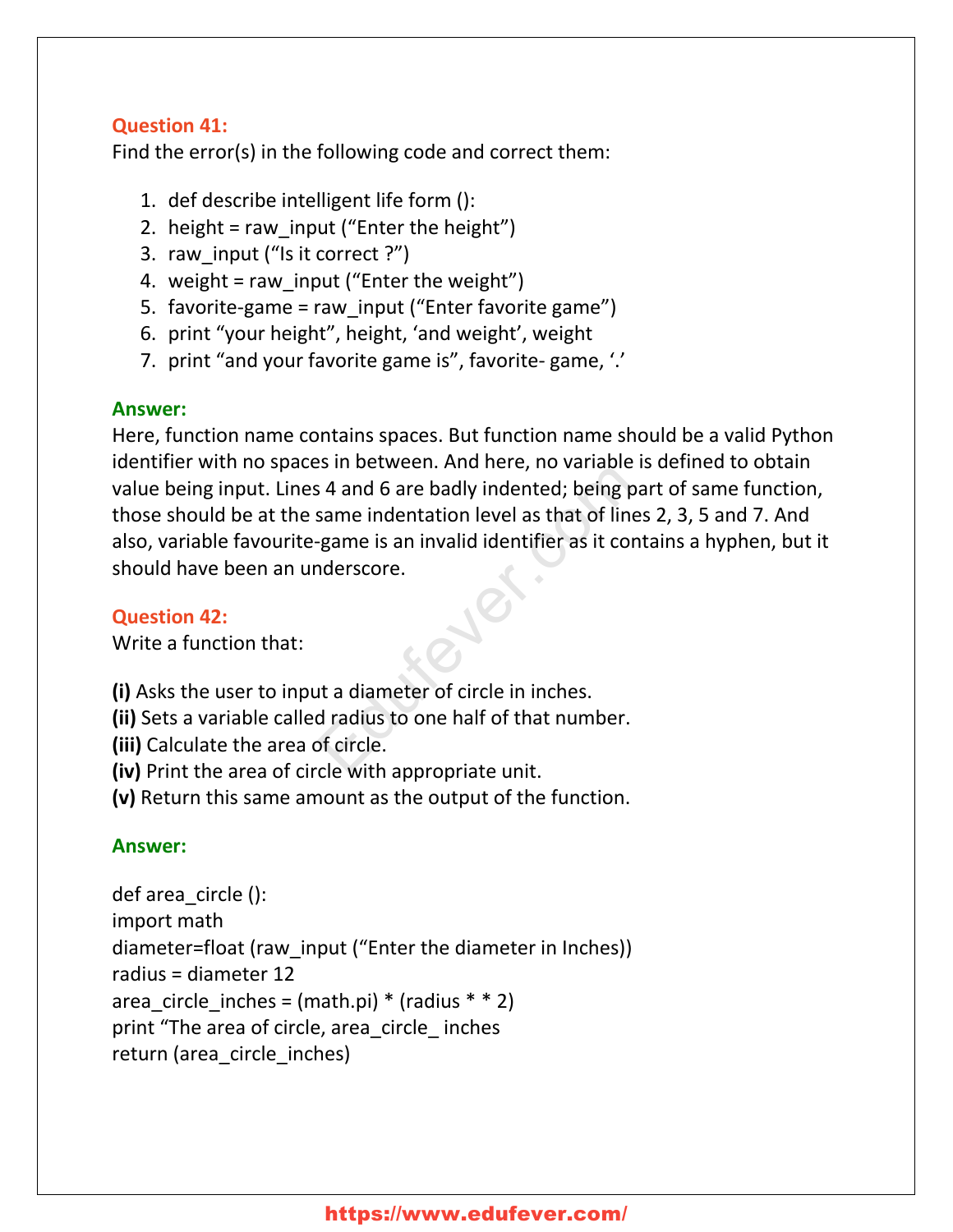#### **Question 43:**

What would be the output of the follow-ing ? Explain. [CBSE Text Book] def fl():  $n = 44$  def f2 ():  $n = 77$ print "value of n", n () print "value of n", n **Answer:** value of n Name Error : name 'n' is not defined.

## **Long Answer Type Questions (4 marks each)**

**Question 1:**

Explain Comments in Python.

#### **Answer:**

## **Comments in Python :**

A hash sign (#) that is not inside a string literal begins a comment. All characters after the # and up to the physical line end are part of the comment, and the Python interpreter ignores them.

# !/usr/bin/python # First comment print "Hello, Python!" ; # second comment This will produce following result: Hello, Python! A comment may be on the same line after a statement or expression: name = "Madisetti" # This is again comment You can comment multiple lines as follows : # This is a comment. # This is a comment, too. # This is a comment, too. # I said that already. ot inside a string literal begins a comment physical line end are part of the comments them.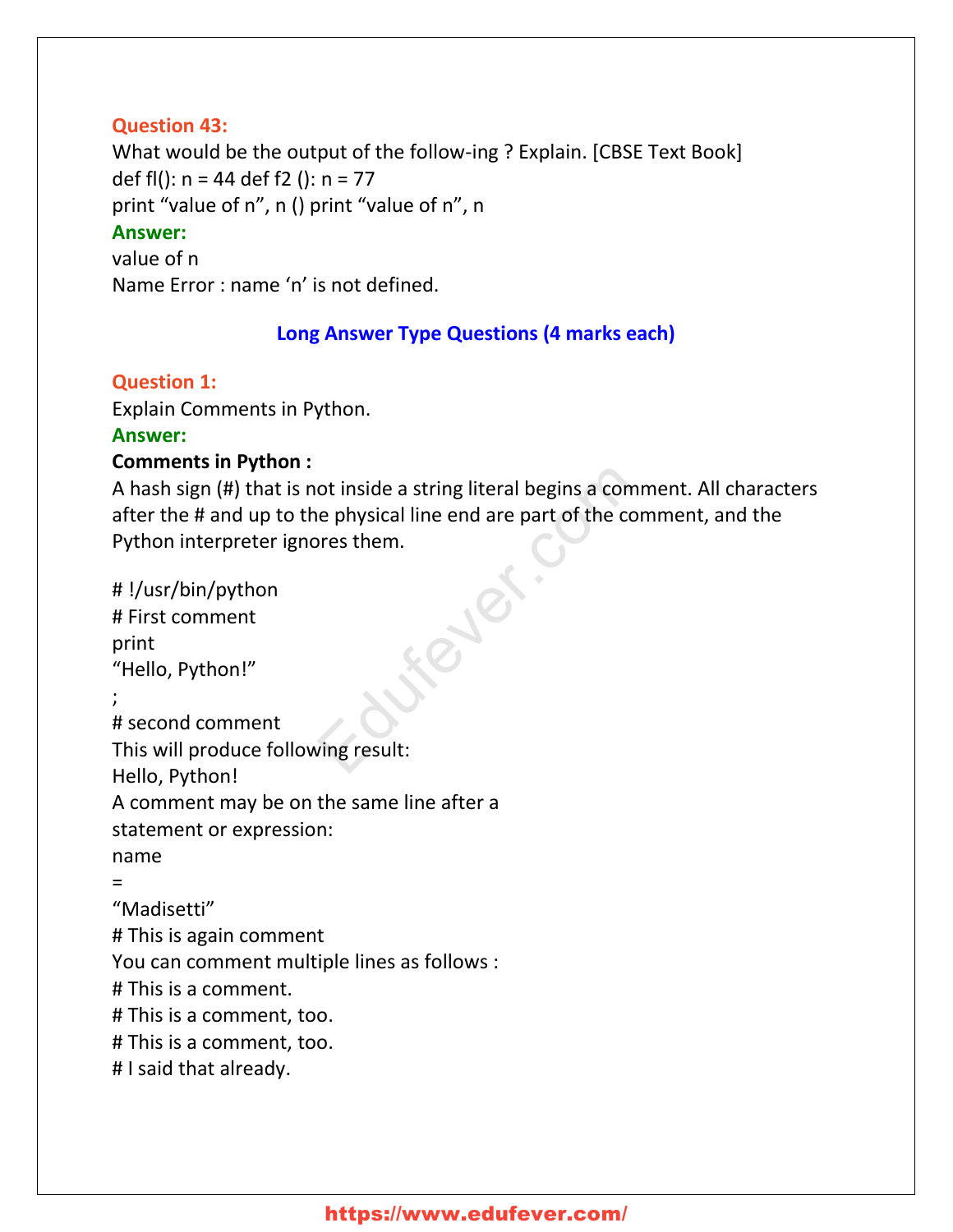## **Question 2:**

What are the various types of functions available in Python ? **Answer:**



**Built-in functions** are those that are built into Python and can be accessed by a programmer, e.g. raw\_input, len(s),

A **module** is a file containing Python defintions and statements. We need to import modules to use any of its functions or variables in our code.

e.g. import math

value = math.sqrt  $(64)$ .

User-defined functions are created by the programmer.

e.g. def area (side):

 $a = side * side$ 

return a

## **Question 3:**

Explain the term 'Module'.

## **Answer:**

**Module :** A module is a file containing Python definitions and statements. Standard library of Python is extended as modules to a programmer. Definitions from the module can be used within the code of a program. To use these modules in the program, a programmer needs to import the module. There are many ways to import a module in program : are created by the programmer.<br>
Let the containing Python definitions and<br>
non is extended as modules to a program

(i) Import

(ii) from

**(i) Import:** It is simplest and most common way to use modules in our code. Its syntax is :

> > > import module name 1 [, module name 2,………. ]

Example,

> > > import math

 $>>$  value = math.sqrt (25)

**(ii) From :** It is used to get a specific function in the code instead of the complete module file.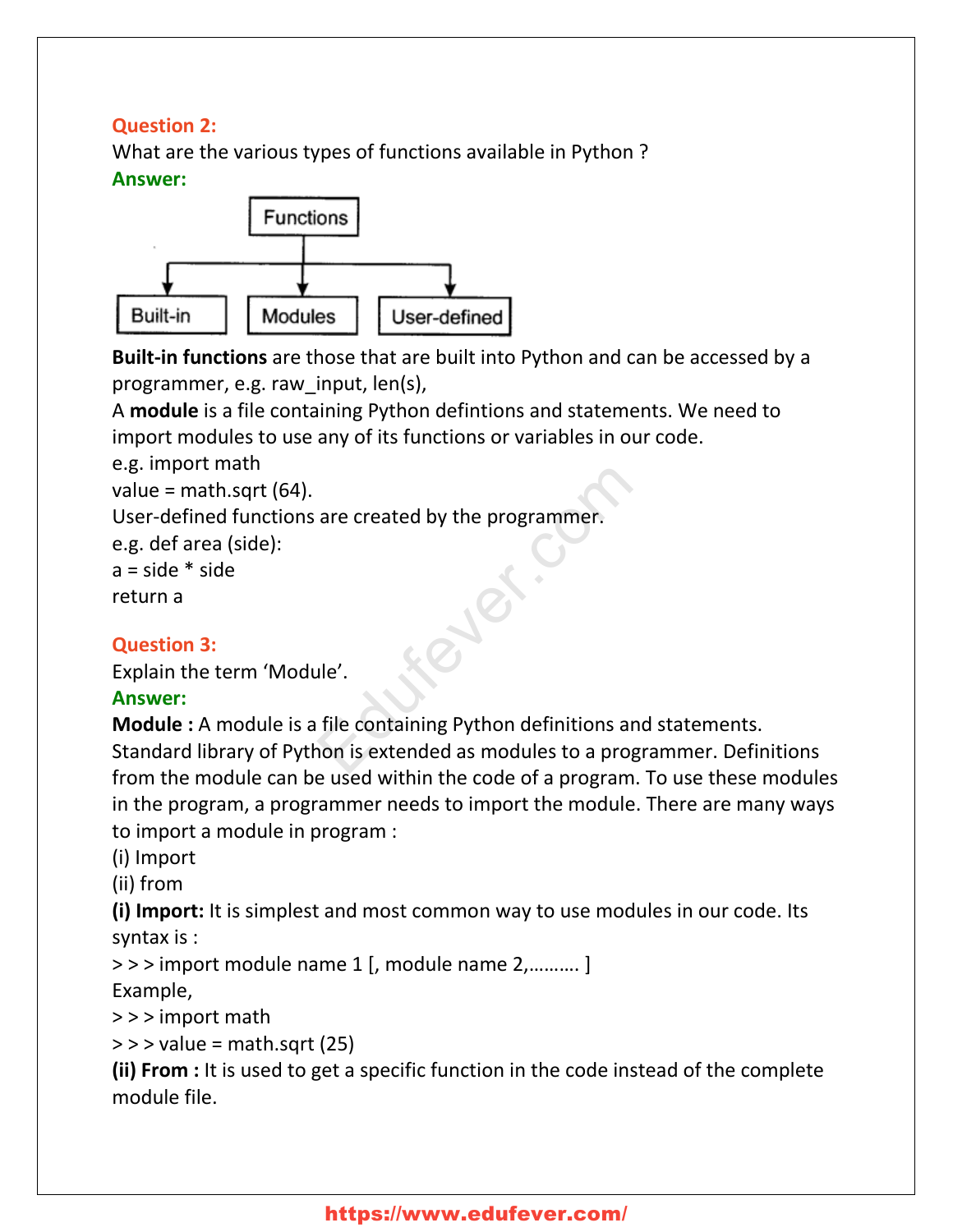If we know before hand which functions, we will be needing, then we may use 'from'. For modulus having large number of functions, it is recommended to use 'from' instead of import. Its syntax is

> > > from module name import function name 1 [, function name 2, ……….] Example,

> > > from math import sqrt  $\ge$   $>$   $\ge$  value = math . sqrt (36)

#### **Question 4:**

Explain ceil(x) in python.

#### **Answer:**

ceil(x)

**Description** : The method ceil() returns ceiling value of x-the smallest integer not less than x.

## **Syntax:**

Following is the syntax for ceil()

method import math

math.ceil(x)

**Note:** This function is not accessible directly so we need to import math module and then we need to call this function using math static object. for ceil()<br>
ot accessible directly so we need to im<br>
all this function using math static objec<br>
a numeric expression.<br>
thod returns smallest integer not less t

**Parameters :** x—This is a numeric expression.

Return Value : This method returns smallest integer not less than x.

## **Example:**

```
# !/usr/bin/py thon
```

```
import math # This will import math module
print "math.ceil(-45.17):",
math.ceil(-45.17)
print "math.ceil(100.12):",
math.ceil(100.12)
print "math.ceil(100.72):",
math.ceil(100.72)
print "math.ceil(119L):",
math.ceil(119L)
print "math.ceil(math.pi):",
math.ceil(math.pi),
This will produce the following result
math.ceil(-45.17) :-45.0
```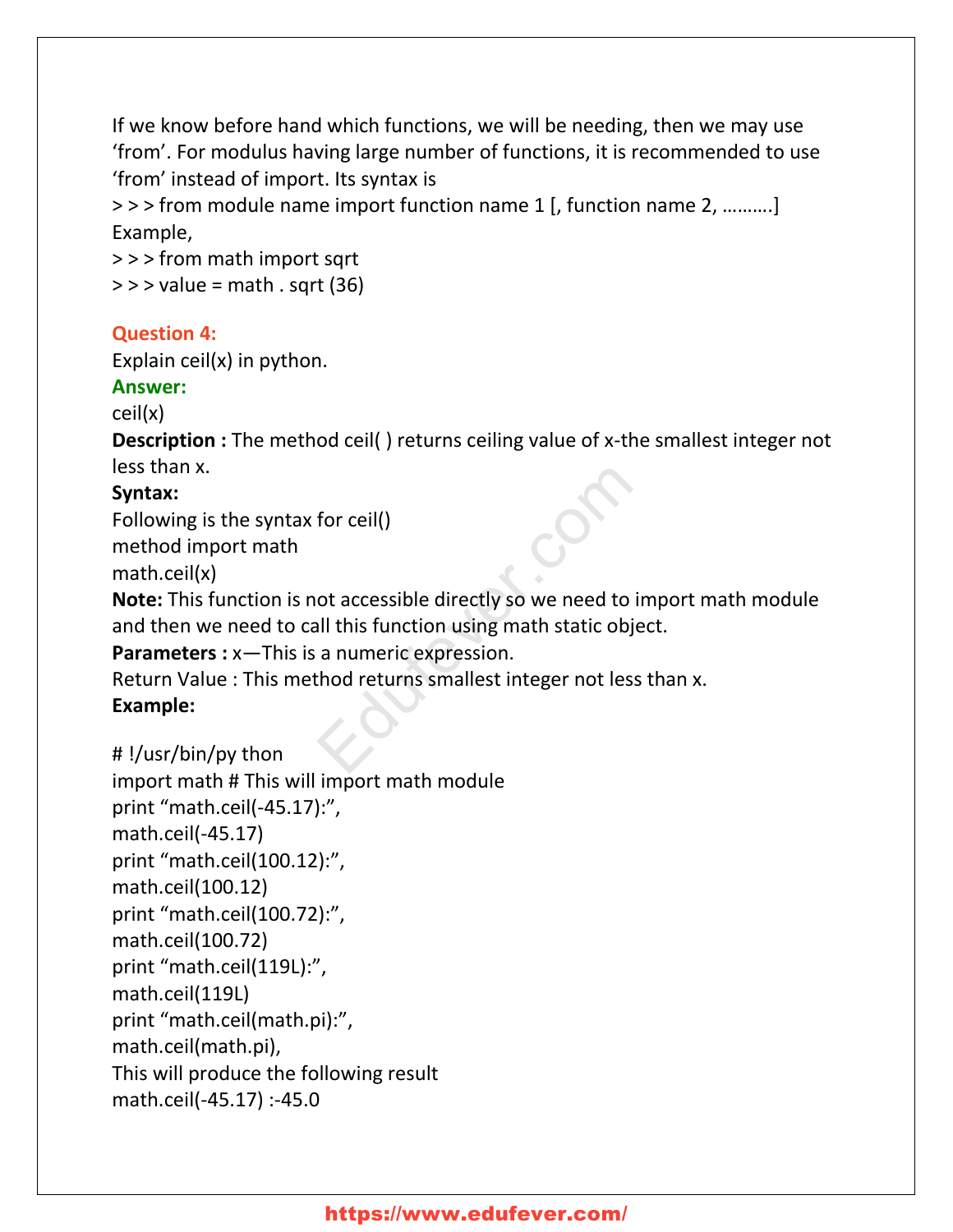math.ceil(100.12): 101.0 math.ceil(100.72): 101.0 math.ceil(119L): 119.0 math.ceil(math.pi): 4.0

#### **Question 5:**

Explain  $exp(x)$  in python with example.

#### **Answer:**

**Description** : The method exp() returns exponential of x : ex. **Example: Syntax:** Following is the syntax for exp() method import math math.exp(x) **Note:** This function is not accessible directly so w e need to import math module and then we need to call this function using math static object. **Parameters :** x—This is a numeric expression. Return Value: This method returns exponential of x: ex. **Example:** The following example shows the usage of exp() method ot accessible directly so we heed to in<br>all this function using math static objec<br>a numeric expression.<br>hod returns exponential of x: ex.<br>g example shows the usage of exp() me<br>import math module<br>): ",<br>", ..."

#### # !/usr/bin/py thon

import math # This will import math module print "math.exp(-45.17): ", math.exp(-45.17) print "math.exp(100.12):", math.exp(100.12) print "math.exp(100.72):", math.exp(100.72) print "math.exp(119L):", math.exp(119L) print "math.exp(math.pi):", math.exp(math.pi),

## **This will produce the following result**

math.exp(-45.17): 2.41500621326e-20 math.exp(100.12): 3.03084361407e+43 math.exp(100.72): 5.52255713025e+43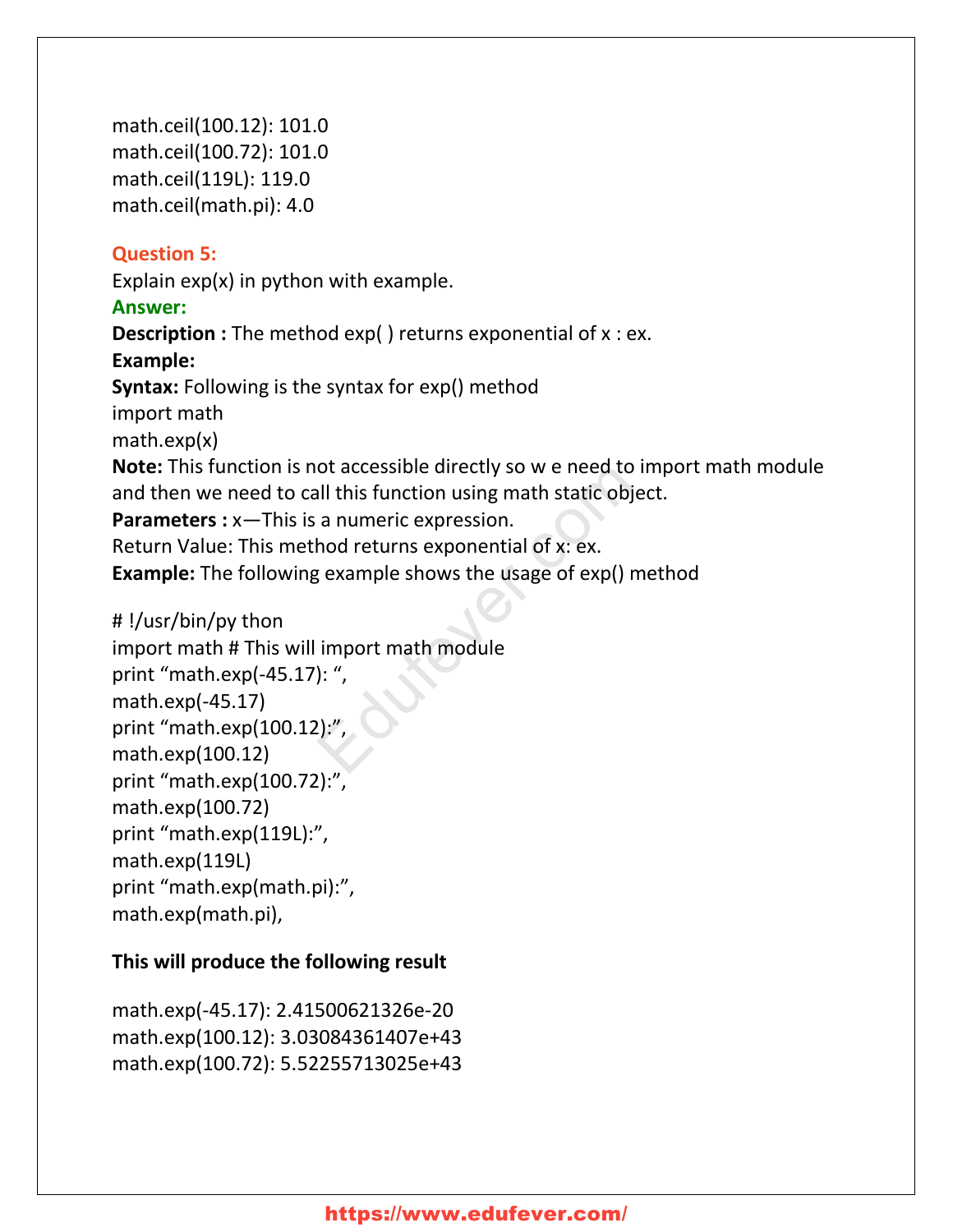math.exp(119L): 4.7978133273e+51 math.exp(math.pi): 23.1406926328

#### **Question 6:**

Explain floor(x) in Python with example.

#### **Answer:**

The method floor() returns floor of  $x$  – the largest integer not greater than x. **Syntax:** Following is the syntax for floor() method import math

math.floor(x)

**Note:** This function is not accessible directly so we need to import math module and then we need to call this function using math static object.

**Parameters :** x — This is a numeric expression.

**Return Value:** This method returns largest integer not greater than x. **Example:** The following example shows the usage of floor() method.

#### # !/usr/bin/python

import math # This will import math module print "math.floor(-45.17): ", math.floor(-45.17) print "math.floor(100.12): ", math.floor(100.12) print "math.floor(100.72): ", math.floor(100.72) print "math.floor(119L):" math.floor(119L) print "math.floor(math.pi):", math.floor(math.pi) Frame States and States and States of floor<br>
Example shows the usage of floor<br>
() m<br>
import math module<br>
7): ",<br>
(2): ",<br>
(2): ",<br>
(2): ",<br>
(2): ",

## **This will produce the following result:**

math.floor(-45.17) :-46.0 math.floor(100.12): 100.0 math.floor(100.72): 100.0 math.floor(119L): 119.0 math.floor(math.pi): 3.0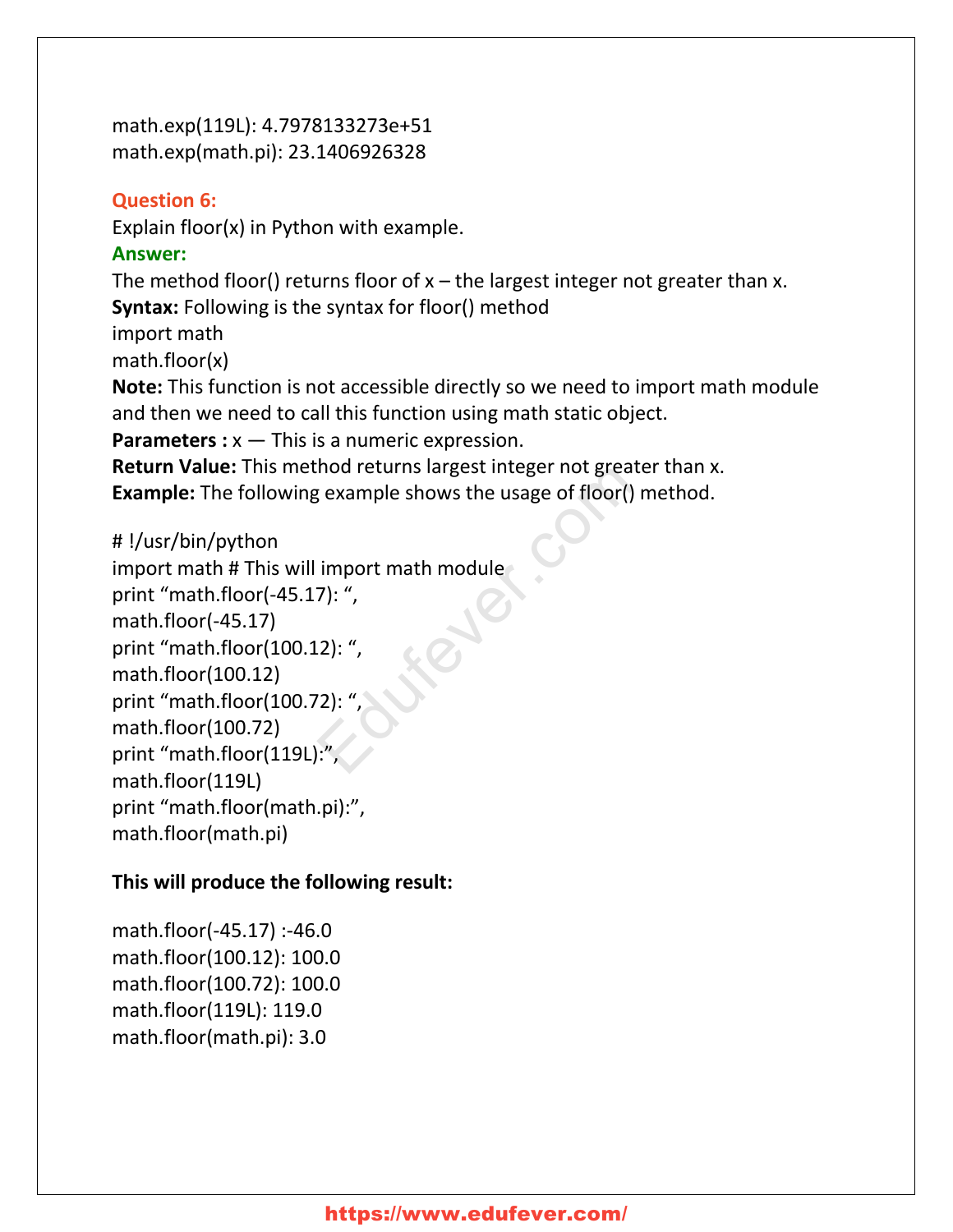## **Question 7:**

Explain log(x) in Python with example.

#### **Answer:**

**Description** : The method log() returns natural logarithm of x, for x > 0. **Syntax :** Following is the syntax for log() method import math math.log(x) **Note:** This function is not accessible directly so we need to import math module and then we need to call this function using math static object. **Parameters :** x — This is a numeric expression. **Return Value:** This method returns natural logarithm of x, for x > 0.

ever.cf

**Example:** The following example shows the usage of log() method.

## # !/usr/bin/python

import math # This will import math module print "math.log(100.12): " , math.log(100.12) print "math.log(100.72): ", math.log(100.72) print "math.log(119L):", math.log(119L) print "math.log(math.pi):", math.log(math.pi)

## **This will produce the following result:**

math.log(100.12): 4.60636946656 math.log(100.72): 4.61234438974 math.log(119L): 4.77912349311 math.log(math.pi): 1.14472988585

## **Question 8:**

Explain loglO(x) in Python with example. **Answer: Description:** The method logl0() returns base -10 logarithm of x for x > 0. **Syntax:** Following is the syntax for logl0() method

import math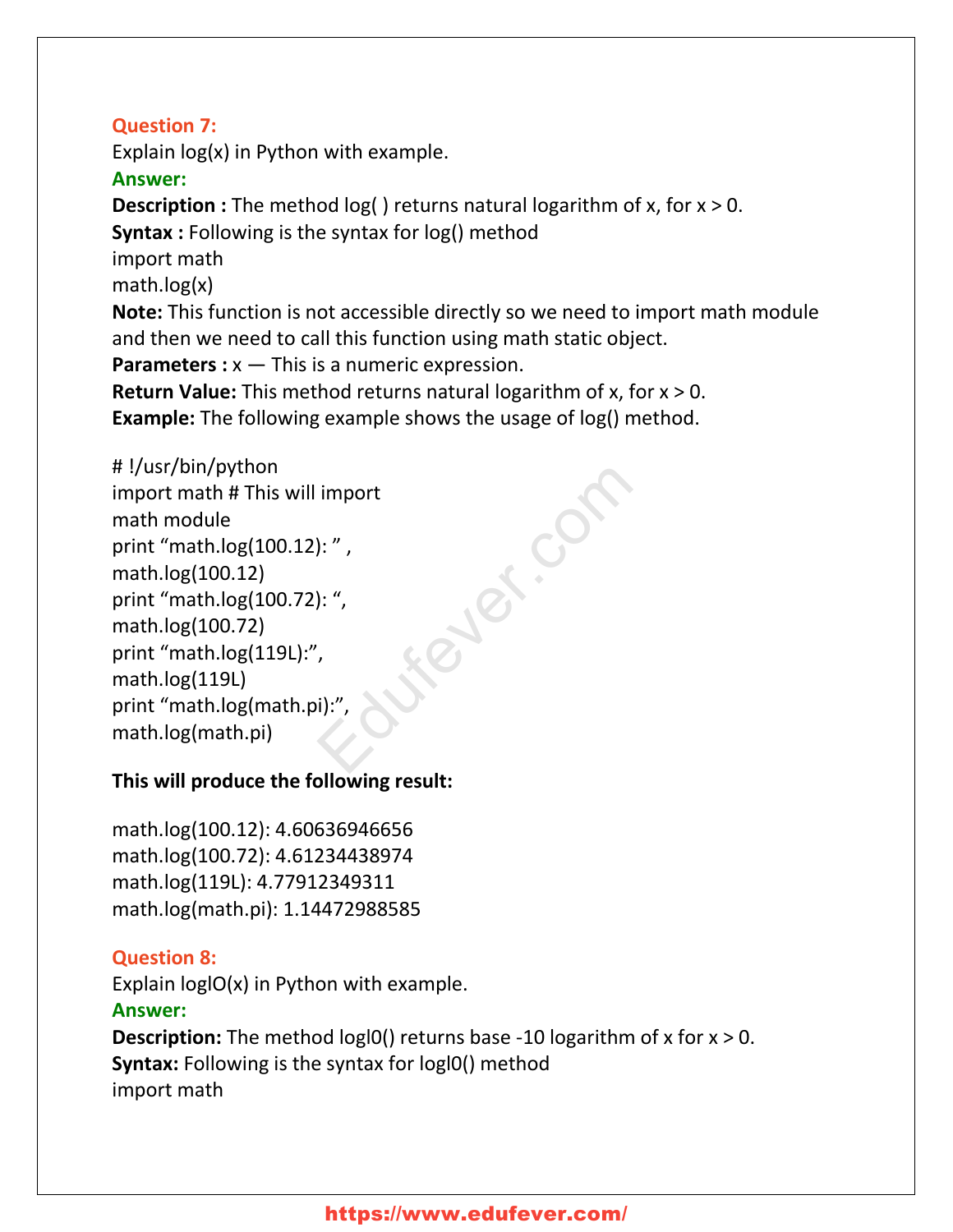## math.log10(x)

**Note:** This function is not accessible directly so we need to import math module and then we need to call this function using math static object.

**Parameters :** x — This is a numeric expression.

**Return Value :** This method returns base -10 logarithm of x for x > 0. **Example:** The following example shows the usage of log10() method.

## # !/usr/bin/python

import math # This will import math module print "math.logl0(100.12): ", math.logl0(100.12) print "math.logl0(100.72):", math.logl0(100.72) print "math.loglO(119L):", math.log10(119L) print "math.loglO(math.pi):", math.log10(math.pi) 1.pi):",<br>
0.pi):",<br>
00052084094<br>
0031157171<br>
554696139<br>
497149872694

## **This will produce the following result:**

math.logl0(100.12): 2.00052084094 math.logl0(100.72): 2.0031157171 math.log10(119L): 2.07554696139 math.loglO(math.pi): 0.497149872694

## **Question 9:**

Explain pow $(x, y)$  in python with example. **Answer: Description :** The method pow() returns returns the value of x to the power of y. **Syntax:** Following is the syntax for pow() method import math math.pow(x,y) **Note :** This function is not accessible directly so we need to import math module and then we need to call this function using math static object. **Parameters** : x-This is a numeric expression, y-This is also a numeric

expression.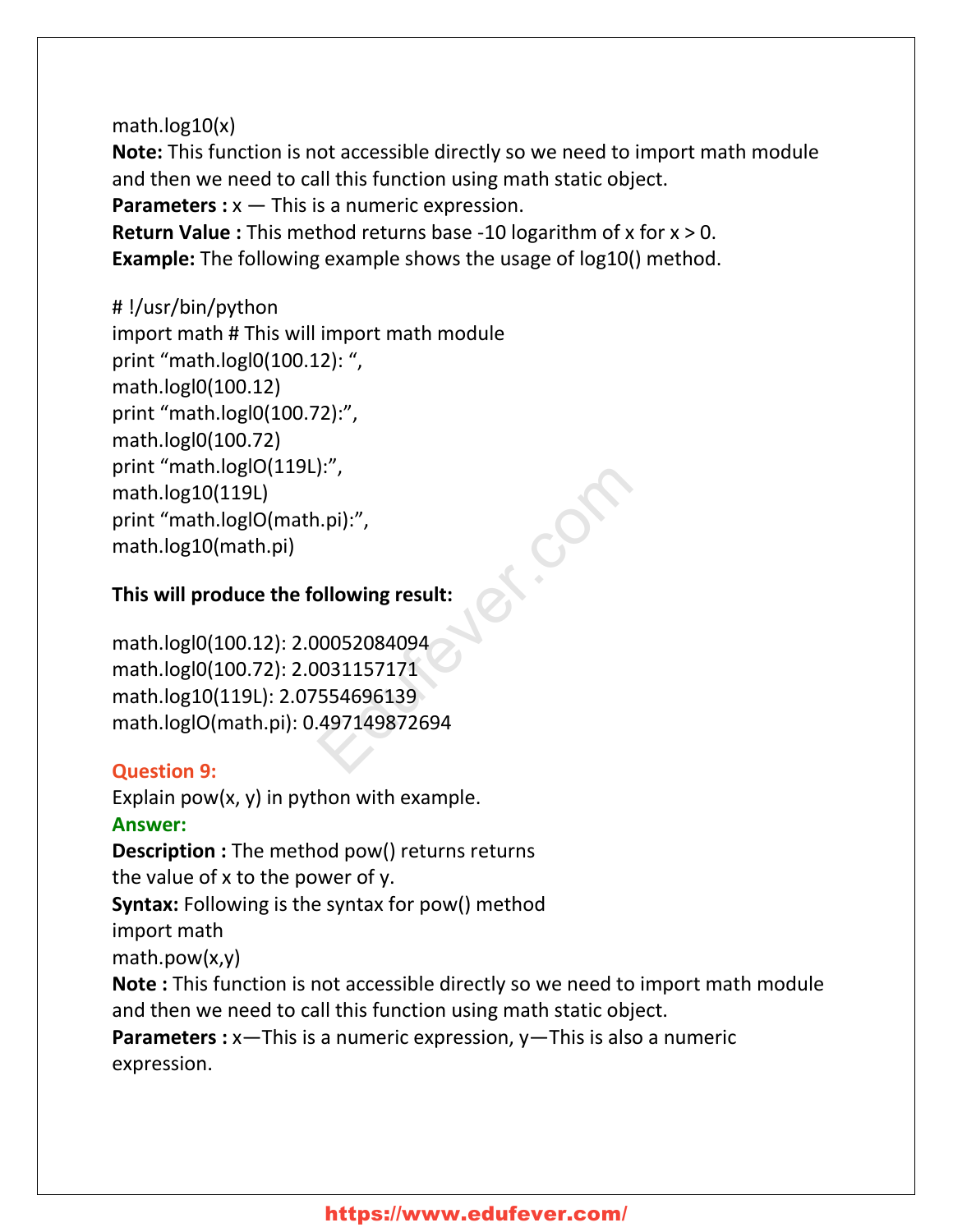**Return Value :** This method returns value of x to the power of y. **Example:** The following example shows the usage of pow() method.

#### # !/usr/bin/python

import math # This will import math module print "math.pow(100, 2): ", math.pow(100,2) print "math.pow(100,-2): ", math.pow(100,-2) print "math.pow(2,4): ", math.pow(2,4) print "math.pow(3, 0): ", math.pow(3,0)

#### **This will produce the following result:**

math.pow(100, 2) :10000.0 math.pow(100,-2): O.OOOl math.pow(2, 4): 16.0 math.pow(3,0): 1.0

## **Question 10:**

Describe sqrt(x) in Python with example.

#### **Answer:**

**Description :** The method sqrt() returns the square root of x for x > 0. **Syntax:** Following is the syntax for sqrt() method import math math.sqrt(x) **Note:** This function is not accessible directly so we need to import math module and then we need to call this function using math static object. **Parameters:** x —This is a numeric expression. **Return Value :** This method returns square root of x for x > 0. **Example:** The following example shows the usage of sqrt() method. olonomianted and the power and the power and the power and square root of x the square root of x the square root of x the square root of x the square root of x the square root of x the square root of x the square root of x

## # !/usr/bin/python

import math # This will import math module print "math.sqrt(100): ", math.sqrt(100) print "math.sqrt(7): ", math.sqrt(7) print "math.sqrt(math.pi): ", math.sqrt(math.pi)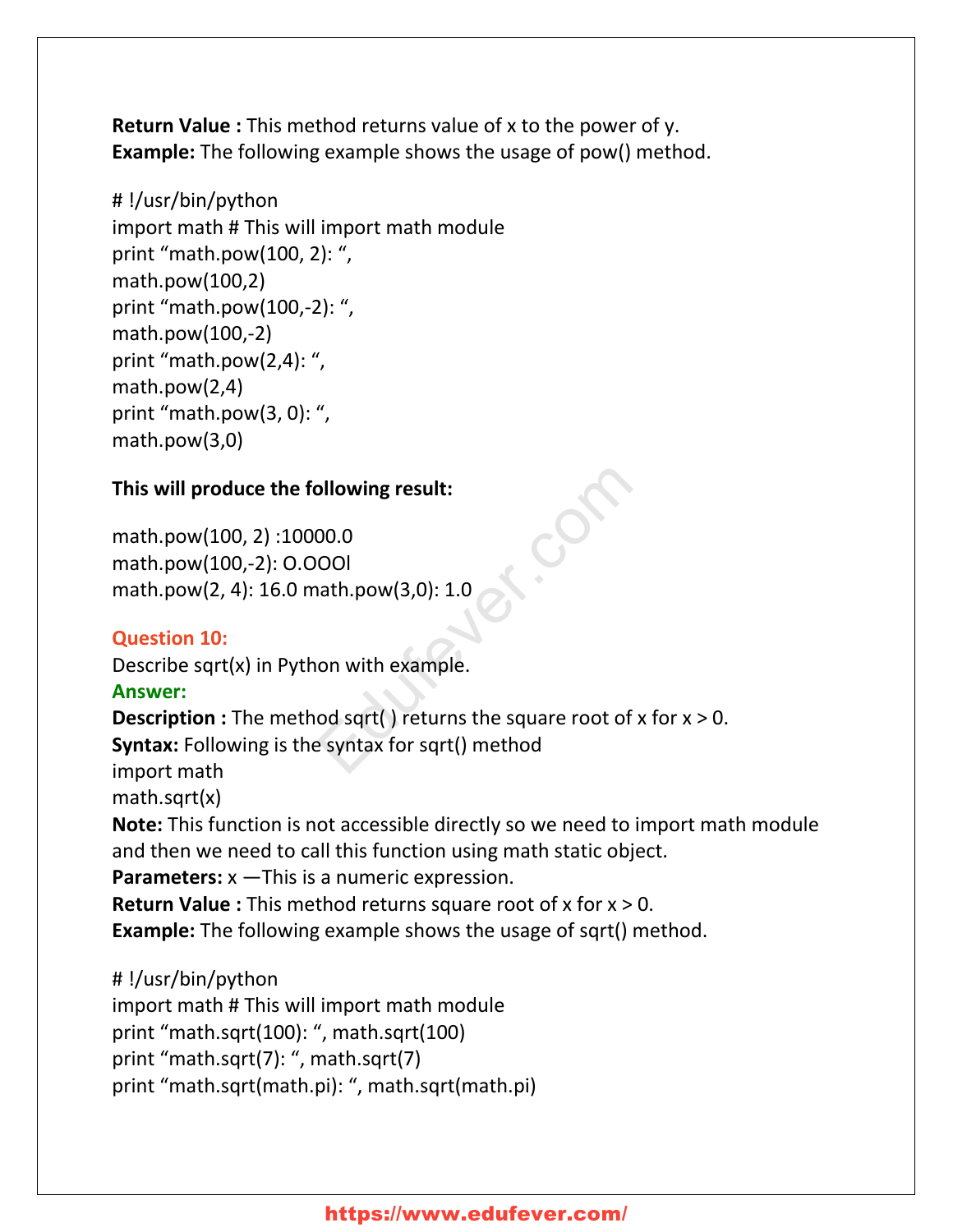#### **This will produce the following result:**

math.sqrt(100): 10.0 math.sqrt(7): 2.64575131106 math.sqrt(math.pi): 1.77245385091

#### **Question 11:**

Describe Random numbers function in Python with example.

#### **Answer:**

**Description :** The method random( ) returns a random float r, such that 0 is less than or equal to r and r is less than 1.

**Syntax:** Following is the syntax for

random() method

random()

**Note :** This function is not accessible directly so we need to import random module and then we need to call this function using random static object.

## **Parameters:** NA

**Return Value :** This method returns a random float r, such that 0 is less than or equal to r and r is less than 1.

**Example:** The following example shows the usage of random() method.

## #!/usr/bin/python

import random # First random number print "random(): ", random.random() # Second random number print "random(): ", random.random() not accessible directly so we need to in<br>
eed to call this function using random s<br>
thod returns a random float r, such tha<br>
han 1.<br>
gexample shows the usage of random<br>
candom number<br>
cond random number

## **This will produce the following result:**

random(): 0.281954791393 random(): 0.309090465205

## **Question 12:**

Explain cos() in Python.

## **Answer:**

**Description:** The method cos() returns the cosine of x radi **Answer: Syntax :** Following is the syntax for cos() method cos(x)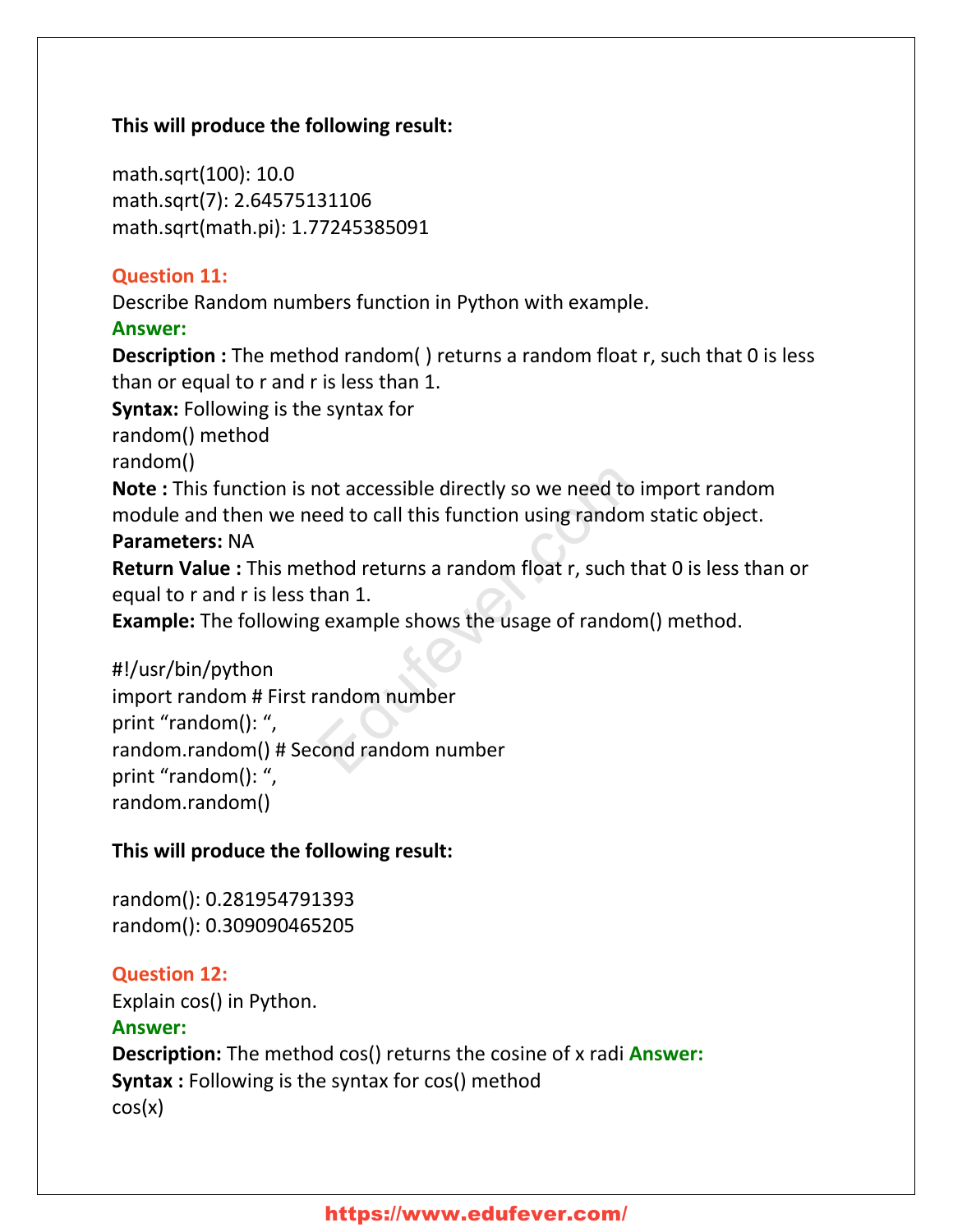**Note:** This function is not accessible directly so we need to import math module and then we need to call this function using math static object.

**Parameters :** x—This must be a numeric value.

**Return Value :** This method returns a numeric value between-1 and 1 which represents the cosine of the angle.

**Example:** The following example shows the usage of cos() method

# !/usr/bin/python import math print "cos(3):", math.cos(3) print "cos(-3):", math.cos(-3) print "cos(0):", math.cos(0) print "cos(math.pi):", math.cos(math.pi) print "cos(2\*math.pi):", math.cos(2\*math.pi)

## **This will produce the following result:**

cos(3) >0.9899924966 cos(-3) >0.9899924966 cos(0): 1.0 cos(math.pi) >1.0 cos(2\*math.pi): 1.0

## **Question 13:**

What are Generator Functions ? **Answer:**

A generator function or generator method is one which contains a yield expression. When a generator function is called it returns an iterator. Values are extracted from the iterator one at a time by calling its next ( ) method. At each call to next ( ) the generator function's yield expression's value (None if none is specified) is returned. If the generator function finishes or executes return a Stop Iteration exception is raised.

ex.cf

Generators provide an elegant way to write simple and efficient code for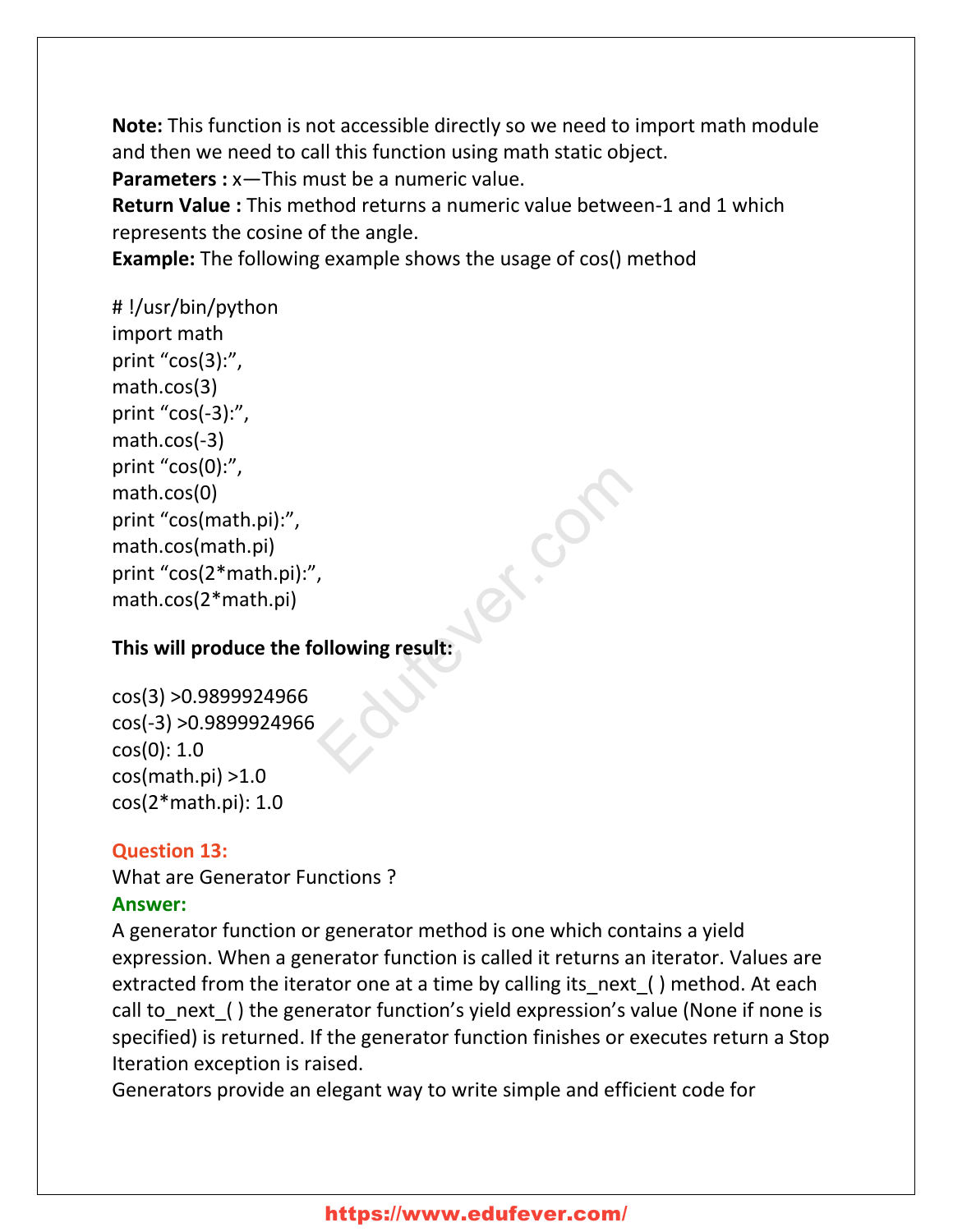functions that return a list of elements. Based on the yield directive, they allow you to pause a function and return an intermediate result. The function saves its execution context and can be resumed later if necessary.

#### **Question 14:**

Define functions with example.

#### **Answer:**

A function is a block of organized, reusable code that is used to perform a single, related action. Functions provides better modularity for your application and a high degree of code reusing.As you already know, Python gives you many built-in functions like

print( ) etc. but you can also create your own functions. These functions are called user – defined functions.

#### **Syntax:**

def functionname(parameters):

"function\_docstring"

function suite return[expression]

By default, parameters have a positional behavior, and you need to inform them in the same order that they were defined. meters):<br>
Expression]<br>
have a positional behavior, and you net<br>
they were defined.<br>
The of a Python function. This function that it on standard screen.<br>
The into this function"

#### **Example:**

Here is the simplest form of a Python function. This function takes a string as input parameter and prints it on standard screen.

def printme(str):

"This prints a passed string into this function"

print str

return

#### **Question 15:**

Define functions calling with example.

#### **Answer:**

Defining a function only gives it a specific name, specifies the parameters that are to be included in the function, and structures the blocks of code.

Once the basic structure of a function is finalized, you can execute it by calling it from another function or directly from the Python prompt. Following is the example to call printme( ) function:

# !/usr/bin/py thon # Function definition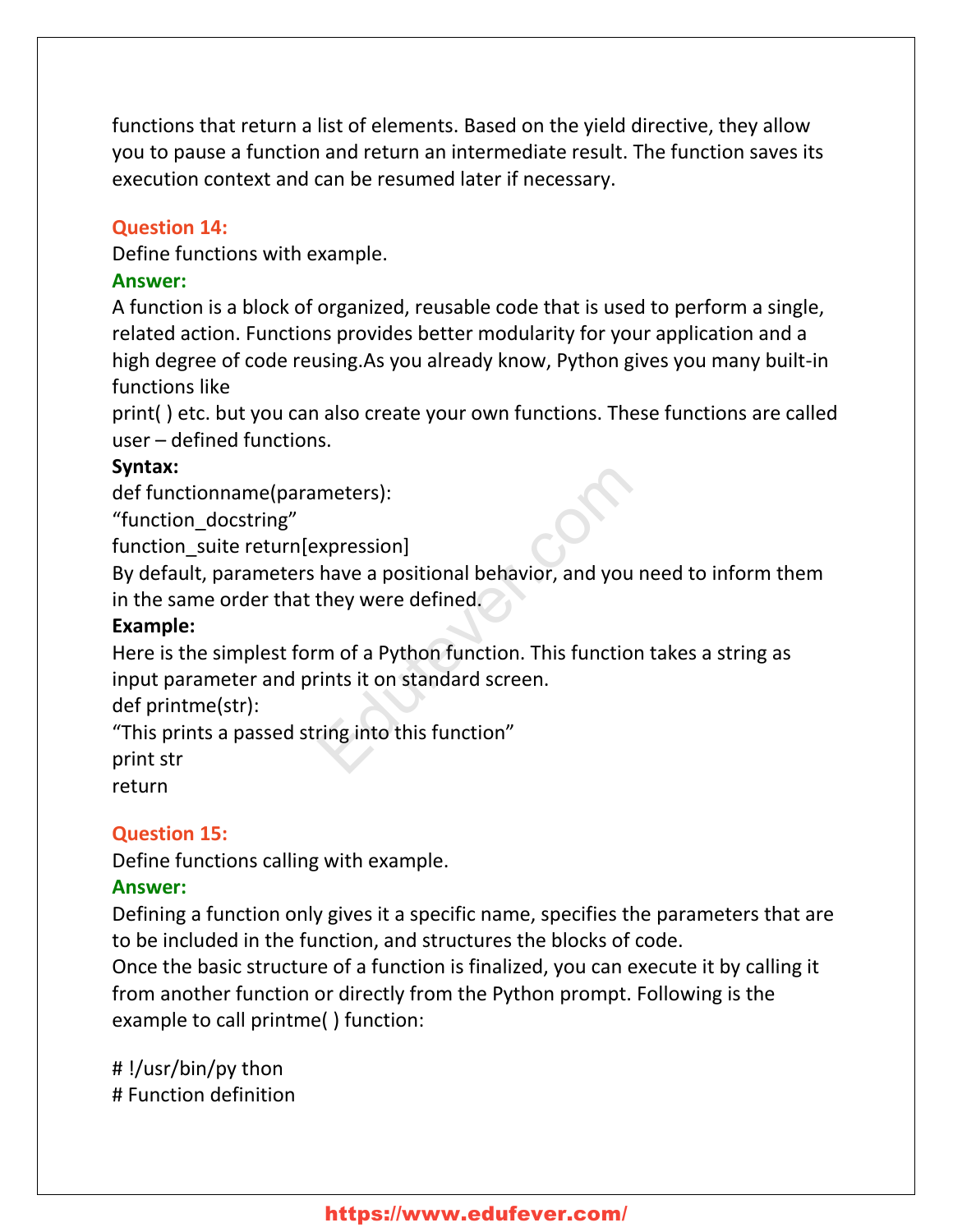def printme(str): "This prints a passed string into this function" print str; return; # Now you can call printme function printme ("I'm first call to user defined function!"); printme ("Again second call to the same function");

## **This will produce the following result:**

I'm first call to user defined function! Again second call to the same function

## **Question 16:**

How are arguments passed – by reference or by value ? **Answer:**

In Python everything is an object and all variables hold references to objects. The values of these references are to the functions. As a result you can not change the value of the reference but you can modify the object if it is mutable. Remember, numbers, strings and tuples are immutable, list and diets are mutable. ssed – by reference or by value ?<br>
an object and all variables hold refere<br>
ces are to the functions. As a result yo<br>
but you can modify the object if it is m<br>
uples are immutable, list and diets are<br>
nal or keyword parame

## **Question 17:**

How can we pass optional or keyword parameters from one function to another in Python ?

## **Answer:**

Gather the arguments using the \* and \*\* specifiers in the function's parameter list. It gives us positional arguments as a tuple and the keyword arguments as a dictionary. Then we can pass these arguments while calling another function by using

```
# and **def funl (a, *tup, ** keyword.Arg):
keyword Argj'width'j = '23.3c'
fun2 (a, *tup, **keywordArg)
```
## **Question 18:**

How to generate random numbers in Python ?

#### **Answer:**

The standard module random implements a radom number generator. \*'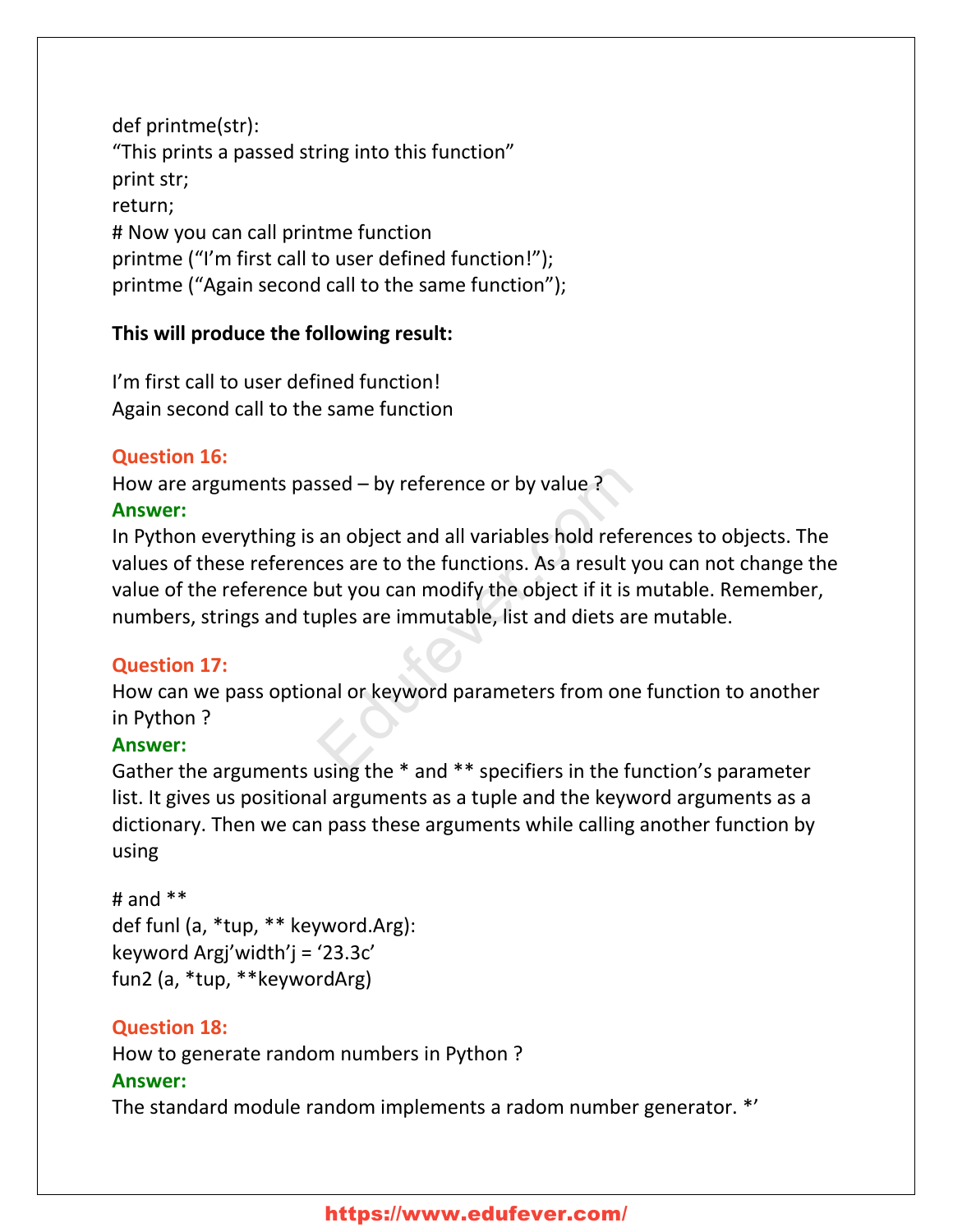There are also many other in this module, such as :

uniform(a, b) returns a floating point number in the range [a, b].

randint(a, b) returns a random integer number in the range [a, bj.

random() returns a floating point number in the range [0,1].

Following code snippet show usage of all the different functions, evertime it is executed.

import random

 $i =$  random.randint (1, 99) # i randomly initialized by integer between range 1 and 99.

 $j$  = random randient (1,99) # j randomly initialized by float between range 1 and 99.

ever.com

 $k =$  random.random() # k randomly initialized by float between range 0 and 1

```
Print ("i.", i)
Print ("j."j)Print ("k.", k)
```
\_\_\_\_\_\_\_\_\_\_\_\_\_\_\_

## **Output:**

 $('i:', 64)$ ('j:' 701.85008797642115) ('k:': 0.18173593240301023)

## **Output:**

 $('i:', 83)$ ('j:',56.817584548210945) ('k:'; 0.9946957743038618)

## **Question 19:**

Explain "The returnStatement" with example.

## **Answer:**

The statement return [expression] exits a function, optionally passing back an expression to the caller. A return statement with no arguments is the same as return None.

All the above examples are not returning any value, but if you like you can return a value from a function as follows :

#!/usr/bin/py thon # Function definition is here def sum(arg1,arg2):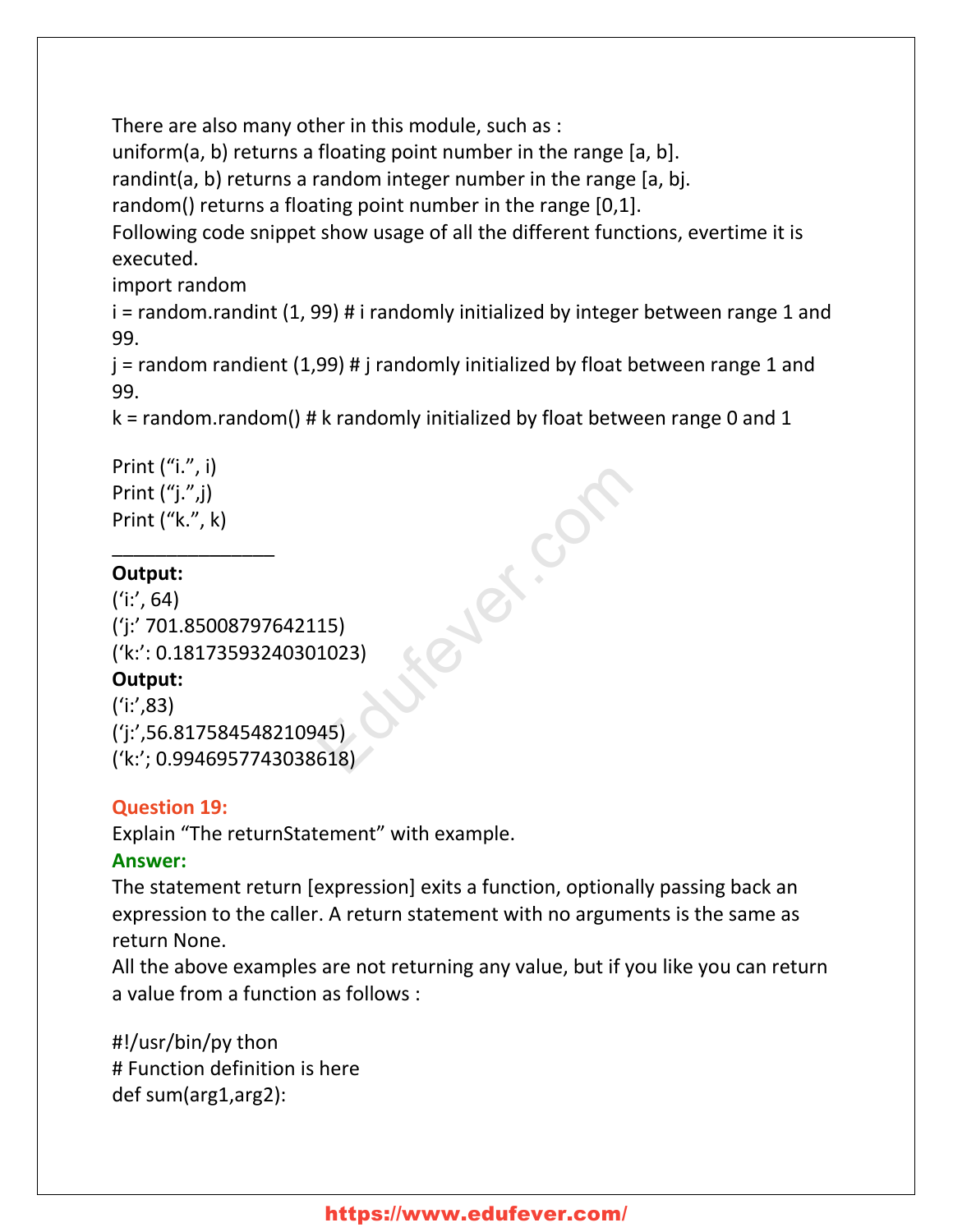# Add both the parameters and return them. " total=arg1+arg2 print "Inside the function : ", total return total; # Now you can call sum function total=sum(10,20); print "Outside the function total

#### **This will produce the following result:**

Inside the function : 30 Outside the function : 30

## **Question 20:**

Explain Namespaces and Scoping.

#### **Answer:**

Variables are names (identifiers) that map to objects. A namespace is a dictionary of variable names (keys) and their corres-ponding objects (values).

A Python statement can access variables in a local namespace and in the global namespace. If a local and a global variable have the same name, the local variable shadows the global variable. Each function has its own local namespace. Class methods follow the same scoping rule as ordinary functions. Python makes educated guesses on whether variables are local or global. It assumes that any variable assigned a value in a function is local. Independent<br>
Intifiers) that map to objects. A name<br>
S) and their corres-ponding objects (values)<br>
In access variables in a local namespace<br>
and a global variable have the same nan<br>
iable. Each function has its own local n

Therefore, in order to assign a value to a global variable within a function, you must first use the global statement.The statement global VarName tells Python that VarName is a global variable.

Python stops searching the local namespace for the variable.

## **Question 21:**

How does a user can share global variables across modules ?

## **Answer:**

The canonical way to share information across modules within a single program is to create a special module (called config or cfg). Just import the config module in all modules of application. The module then becomes available as a global name. Because there is only one instance of each module, any change made to the module object get reflected everywhere. For example,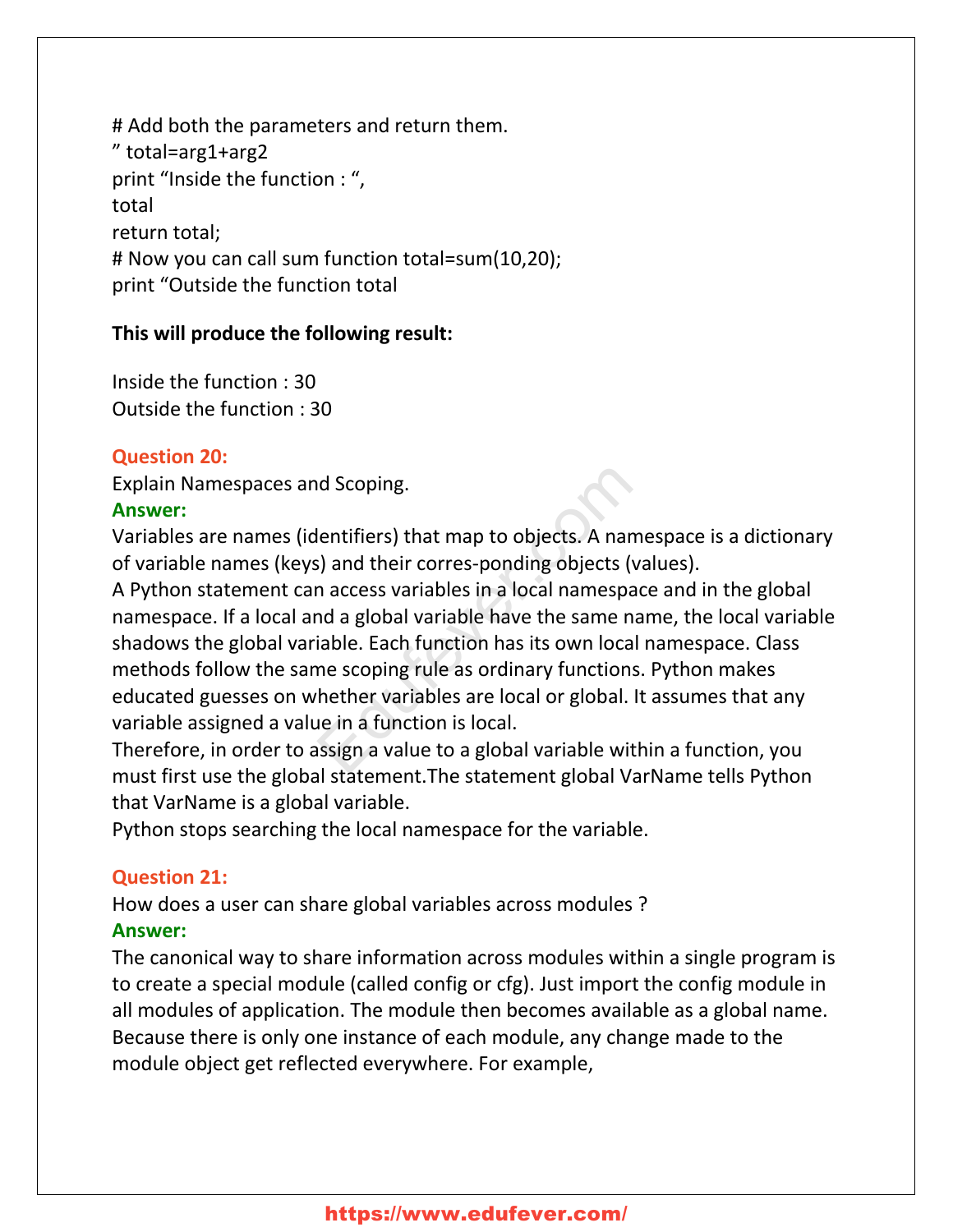config. py:  $x=0$ mod.py: import config config.x=1 main.py : import config import mod print config.x

#### **Question 22:**

In analog to the example, write a script that asks users for the temperature in F and prints the temperature in C.

#### **Answer:**

```
# Program to convert temperature from F into C.
> > > fahrenheit = input ("Entry the temperature
in F : "\ge > > centigrade = (fahrenheit - 32) 8 5/9.0
> > > print "The equivalent temperature in centigrade is", centigrade
> > > print
                                    emperature from F into C.<br>
L ("Entry the temperature<br>
enheit – 32) 8 5/9.0<br>
lent temperature in centigrade is", cen<br>
ract Number (x, y)' which takes in two<br>
the two.
```
## **Question 23:**

Define a function 'Subtract Number (x, y)' which takes in two numbers and returns the different of the two.

## **Answer:**

# Python function which returns the difference of two numbers  $>>$  a = input ("Enter the first number :") > > > b = input ("Enter the second number :") def Subtract Number (a, b):  $>>$  print "Subtraction = %d – %d" % (a, b)  $>>$  return a  $- b$ 

## **Question 24:**

Write a program that takes a number and calculate and display the log, square, sin and cosine of it.

#### **Answer:**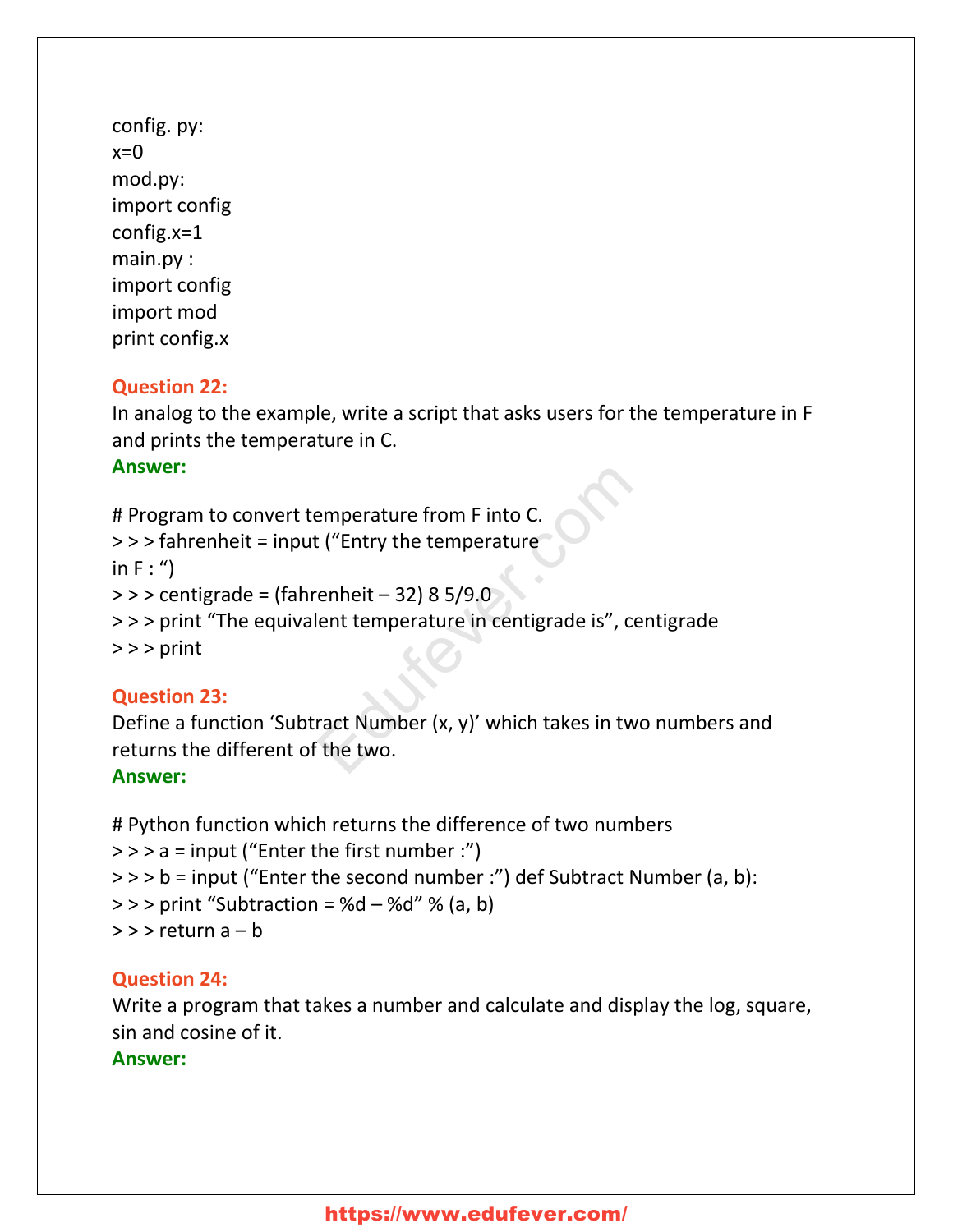```
# Program to display the various values of a number import math
> > > number = input ("Enter the number :")
> > > print "Number is", number
> > > print "Log value of number is" math.log (number)
> > > print "Square of number is", math.pow (number, 2)
> > > print "Sin value of number is", math.sin (number)
> > > print "Cosine value of number is", math.cos (number)
```
## **Question 25:**

Write a tic-tac-toe program in python. [CBSE Text Book] **Answer:**

```
# tic-tac-toe program
import random def drawboard (board):
# This function is used to print the board
print (' | | ')
print ('' + board [7] + 'j' + board [8]+ ' | ' + board [9]) print ('| | ')
print (' ')
print ('| |')print ('' + board [4] + ' | ' + board [5]+ ' | ' + board [6]) print ('| | ')
print (' ')
Print (' | | ')
print (' ' + board [1] + ' | ' + board [2]
+ ' | ' + board [3]) print ('| \mid ')
def input player letter ():
# This function is used to display the user typed letter
Letter = "while not (letter = = 'X' or letter = = 'O'):
print ('Do you want to be X or O ?')
letter = input() .upper ()if letter = 'X' return ['X', 'O']else:
return ['O', 'X'] def whogoesFirst ():
# This function is used to randomly choose
the player
if random . randint (0,1) = 0 : return 'Computer' else:
                                 France (board).<br>
France (Barry).<br>
\begin{bmatrix} 1 & 1 & 0 \\ 0 & 1 & 0 \\ 0 & 0 & 0 \\ 0 & 0 & 0 \\ 0 & 0 & 0 \\ 0 & 0 & 0 \\ 0 & 0 & 0 \\ 0 & 0 & 0 \\ 0 & 0 & 0 \\ 0 & 0 & 0 \\ 0 & 0 & 0 \\ 0 & 0 & 0 \\ 0 & 0 & 0 \\ 0 & 0 & 0 \\ 0 & 0 & 0 \\ 0 & 0 & 0 \\ 0 & 0 & 0 \\ 0 & 0 & 0 \\ 0 & 0 & 0 \\ 0 & 0 & 0 \\
```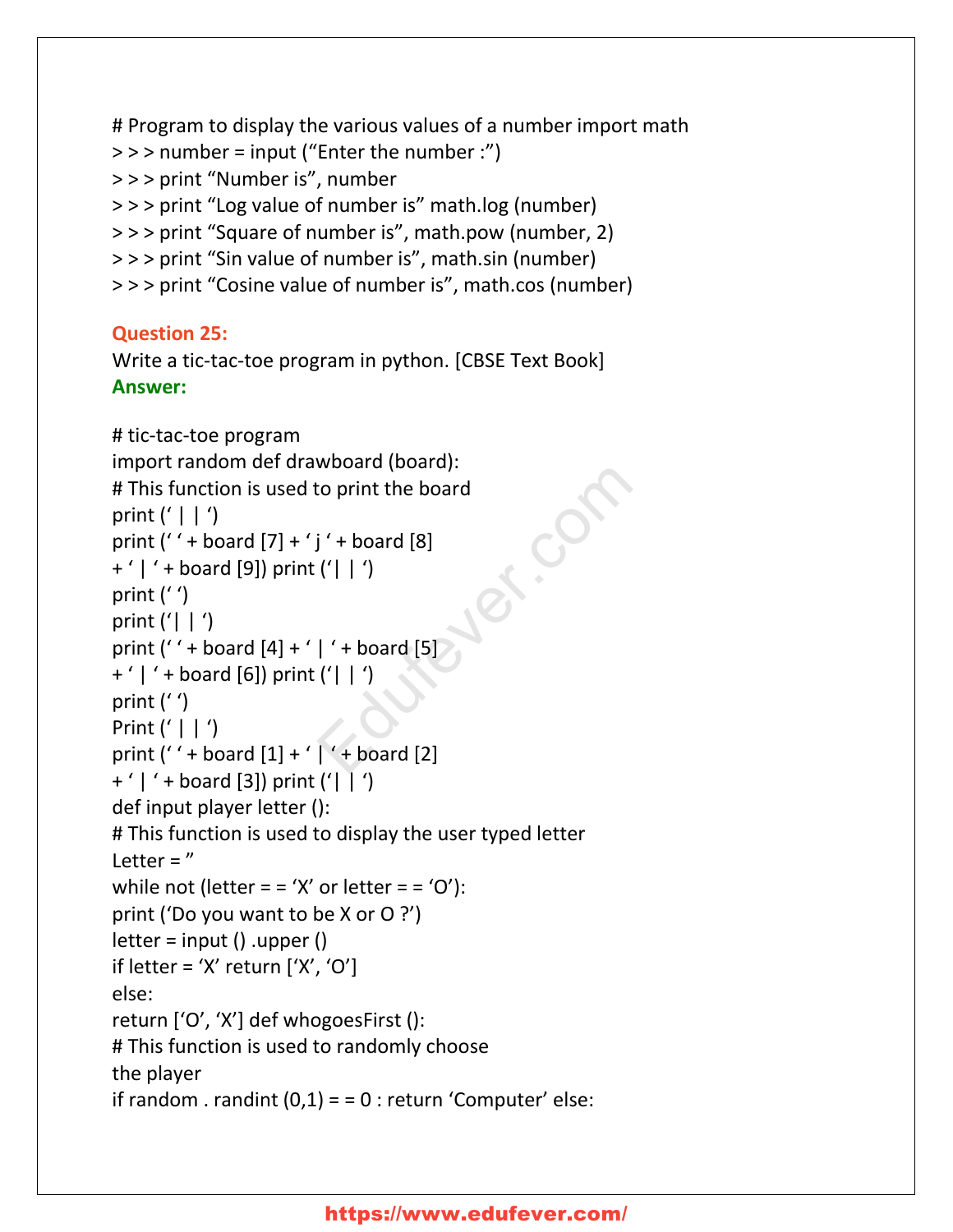## return 'Player' def Play Again ():

# This function is used when player wants play again print ('Do you want to play again ? (Yes or no)') return input (), lower ().startswith ('y') def makeMove (board, letter, move): board[move] = letter def is Winner (bo, le): # This function returns true when plays has won return

```
(60[7] = 1 = le and 60[8] = 1 = le and 60[9] = 1 = le) or
(60[4] = 1 = le and 60[5] = 1 = le and 60[6] = 1 = le) or
(60[1] = 1 = le and 60[2] = 1 = le and 60[3] = 1 = le) or
(60[7] = 1 = le and 60[4] = 1 = le and 60[1] = 1 = le) or
(60[8] = 1 = le and 60[5] = 1 = le and 60[2] = 1 = le) or
(60[9] = 1 = le and 60[6] = 1 = le and 60[3] = 1 = le) or
(60[7] = 1 = le and 60[5] = 1 = le and 60[3] = 1 = le) or
(60[9] = 1 = le and 60[5] = 1 = le and 60[1] = 1 = le) or
                                     E = E and 60[1] = E and 60[1] = 1 and 60[1] = 1 and 60[1] = 1 and d):<br>
duplicate of the board dupeBoard = []<br>
E = E and 60[1] = 1 and d)<br>
d):<br>
E = E and 60[1] = 1 and d)<br>
d):<br>
E = E and E and E and E
```

```
def getBoardcopy(board):
```

```
# This function make a duplicate of the board dupeBoard = [ ]
```
for i in board :

dupeBoard.append(i)

return depeBoard

def isSpaceFree (board, move):

# This function returns Ttue if the passed

move is free return boardfmove] = = '' def getPlayerMove(board):

# This function is used to take player's move

move =  $'$ 

```
while move not in'12345678 9'.split () or
```

```
not is spaceFree (board, int(move)):
```
print ('What is your next move ? (1-9)')

```
move = input () return int(move)
```
def chooseRandomMoveFromList(board,

movelist):

# This function returns a valid move from the passed list possible Moves = [ ] for i in moveList:

if is SpaceFree (board, i):

```
possibleMOves.append(i)
```

```
if len(possibleMoves)! = 0 :
```
return random.choice (possibleMoves)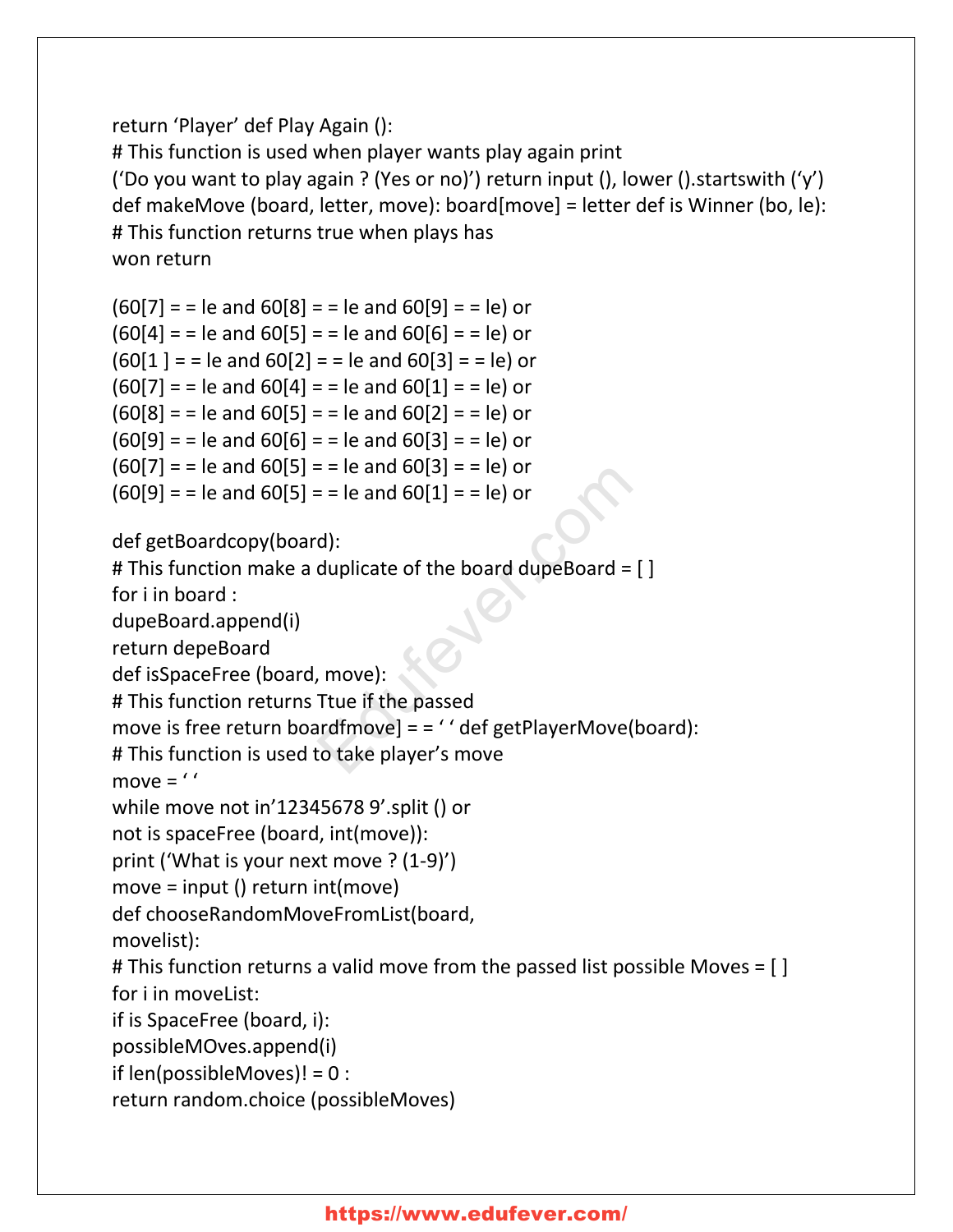```
else:
return – None
def getComputerMove (board, computerletter):
# This function returns the computer's letter
if computer letter = = 'X':
player letter = 'O'
else:
player letter = 'X'
for i in range (1,10):
copy = getBoardCopy (board)
if isSpaceFree (copy, i):
makeMove (copy, computerletter, i)
if is Winner (copy, computerletter):
return i
for i in range (1,10):
copy = getBoard Copy (board)
if isSpaceFree (copy, i):
makeMove (copy, player letter, i)
if is Winner (copy, player letter):
return i
move = chooseRandomMoveFromList (board, [1, 3, 7, 9])
if move != None :
return move
if isSpaceFree (board, 5):
return 5
return ChooseRandomMoveFromList (board, [2,4,6,8])
def is BoardFull (board):
# This function returns true if all space on board has been taken
for i in range (1,10):
if isSpaceFree (board, i):
return False
return True
print ("Welcome to Tic-Tac-Toe !")
while True:
the Board = \lceil" * 10
playerletter, computerletter = input
playerletter()
                         board)<br>
er letter, i)<br>
er letter):<br>
MoveFromList (board, [1, 3, 7, 9])<br>
.
```